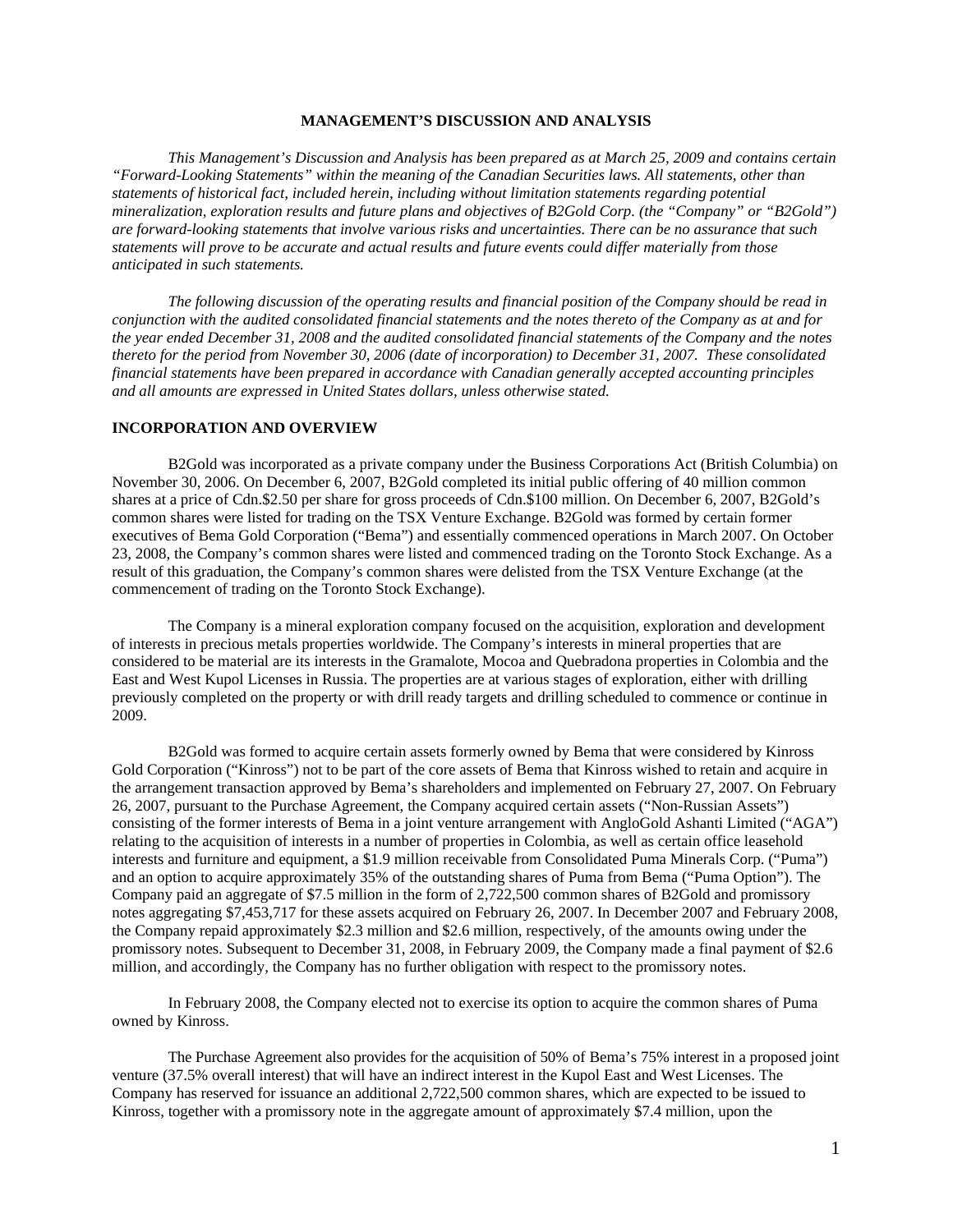completion of the acquisition of the Company's interest in the East and West Kupol Licenses. Closing is subject to the receipt of certain consents and the completion of transfers and other steps relating to the proposed transfer of the Kupol East and West Licenses to a Russian subsidiary of Chukotka Mining and Geological Company ("CMGC") (75% owned by Kinross and 25% owned by the Government of Chukotka). The Company and Kinross are currently in negotiations with a company controlled by agencies of the Government of Chukotka (''CUE'') to reach agreement on the amount of CUE's ownership interest and other aspects of the anticipated joint venture. The Company and Kinross are currently sharing equally the initial funding of the cost of exploration activities on the East and West Kupol license area.

On August 21, 2007, the Company entered into a binding Memorandum of Understanding ("Gramalote MOU") with respect to the purchase by the Company of 25% of the issued and outstanding shares of Gramalote Limited ("Gramalote BVI") which holds mineral exploitation and exploration licenses and concession contracts covering approximately 27,000 hectares in Colombia. In connection with the execution of the Gramalote MOU, the Company paid \$3.5 million to Grupo Nus (the vendors) and in exchange Grupo Nus issued a \$3.5 million promissory note in favour of the Company. On October 26, 2007, the Company entered into a definitive purchase and sale agreement ("Gramalote Purchase Agreement"). In connection with the first stage of closing under the Gramalote Purchase Agreement, the Company paid an amount of \$7.5 million to Grupo Nus, consisting of a cash payment of \$4 million and the satisfaction and cancellation of the \$3.5 million owing to the Company under the promissory note. In addition, pursuant to the Gramalote Purchase Agreement, on December 6, 2007 (upon completion of the Company's initial public offering) the Company issued 2 million share purchase warrants, each warrant entitling the holder to purchase one common share of B2Gold at a price of Cdn.\$2.50 per share until December 6, 2010. Under the terms of the Gramalote Purchase Agreement, the Company paid Grupo Nus an additional \$7.5 million on April 25, 2008.

On February 13, 2008, the Company entered into a binding memorandum of agreement ("MOA") with AGA that expands on and supersedes the non-binding memorandum of understanding between the Company and AGA dated November 26, 2007. Pursuant to the terms of the MOA, the parties agreed to terminate AGA's right to acquire 20% of the voting shares of Andean Avasca Resources Inc. ("AARI") (100% owned by B2Gold), terminate the Company's obligation with respect to the listing of AARI's shares, amend certain Colombian joint venture arrangements to which subsidiaries of the Company and AGA are parties and acquire additional interests in mineral properties in Colombia. AARI indirectly has the right to earn a material interest in a number of properties in Colombia, including the Quebradona property, pursuant to the terms of a joint venture agreement with AGA.

On May 15, 2008, the Company entered into the Agreement to Amend the Relationship, Farm-Out and Joint Venture Agreement and regarding Gramalote Limited and Other Matters ("Amending Agreement") between AGA, Sociedad Kedadha S.A. (a subsidiary of AGA), Compania Kedahda Ltd. ("Kedahda BVI") (a subsidiary of AGA), AARI and the Company, to implement the transactions agreed to in the MOA (see "B2Gold/ AngloGold transaction" section). Pursuant to the Amending Agreement, the Company issued to AGA units comprised of an aggregate of 25,000,000 common shares and 21,400,000 share purchase warrants. The warrants, which are exercisable at any time prior to May 15, 2011, consisted of 11,000,000 warrants exercisable at a price of Cdn.\$3.34 per share and 10,400,000 warrants exercisable at a price of Cdn.\$4.25 per share.

On May 15, 2008, in connection with the Amending Agreement, Kedahda BVI elected not to exercise its right to acquire the Additional Interest in Gramalote BVI. As a result, pursuant to the terms of the Gramalote Purchase Agreement, the Company notified Grupo Nus that it was exercising its option to acquire the Additional Interest by paying \$7.5 million in cash or common shares within 60 days. On July 15, 2008, the Company completed the \$7.5 million payment to Grupo Nus by issuing 5,505,818 common shares of the Company at a price of Cdn.\$1.10 per share (valued at \$6 million) and making a cash payment of \$1.5 million. The Company is now entitled to a 51% share interest in Gramalote BVI with AGA holding a 49% interest. The Company has taken over management of exploration of the Gramalote property and will be responsible for any expenditures it incurs prior to June 30, 2010 in connection with any feasibility study or further exploration work on the Gramalote property. In the event that a feasibility study on the Gramalote property is not completed prior to June 30, 2010, or the Gramalote Shareholders Agreement is terminated by unanimous agreement of the parties, Gramalote BVI will be required to issue, for nominal consideration, that number of common shares to AGA required to ensure that AGA will hold a 51% interest in Gramalote BVI.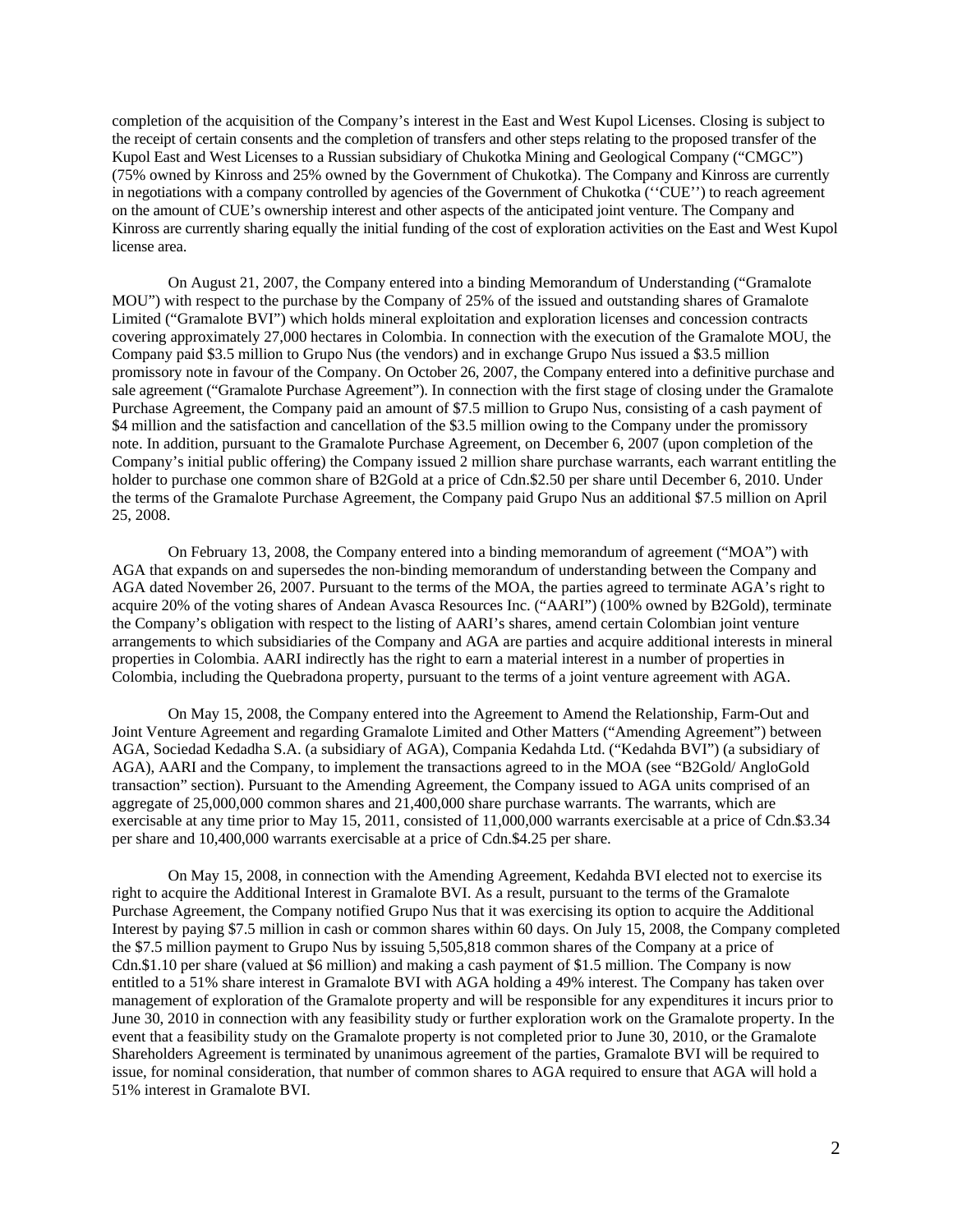Subsequent to December 31, 2008, the Company entered into an agreement with Central Sun Mining Inc. ("Central Sun") on January 30, 2009 to effect the acquisition of Central Sun by way of a plan of arrangement (the "Arrangement"), pursuant to which the issued and outstanding common shares of Central Sun would be exchanged for common shares of the Company on the basis of a ratio of 1.28 common shares of the Company for each common share of Central Sun. In addition, outstanding options to purchase common shares of Central Sun would be exchanged for replacement options to purchase an equivalent number of Common Shares of the Company based on the same exchange ratio and outstanding share purchase warrants of Central Sun would be amended to entitle holders to acquire Common Shares of the Company based on the exchange ratio. The parties entered into a definitive arrangement agreement on February 6, 2009 to carry out the proposed Arrangement. The Company expects the Arrangement transaction to complete on March 26, 2009.

The Company and Central Sun also entered into a loan agreement on February 6, 2009 providing for a loan by the Company to Central Sun of up to Cdn.\$10 million to finance the payment by Central Sun of certain debt obligations and to fund re-commencement of capital improvements to Central Sun's Orosi Mine. On March 6, 2009, the Company and Central Sun agreed to an amendment of the loan agreement providing for the advancement by the Company of an additional \$8 million to finance the repayment by Central Sun of an existing \$8 million debt obligation.

The acquisition by the Company of Central Sun will add to the Company's property portfolio two Nicaraguan mines (95% owned Limon and 100% owned Orosi) with current production of approximately 45,000 ounces of gold per year and 217,200 ounces of proven and probable reserves of gold and 796,600 ounces of measured and indicated mineral resources of gold. In addition, Central Sun also has interests in additional mineral properties including, in Nicaragua, the 100% owned La India property in Costa Rica, the 100% owned La Bellavista property, and in Panama, the 60% owned Cerro Quema project. Additional information relating to Central Sun and its properties is available under Central Sun's profile on SEDAR at www.sedar.com.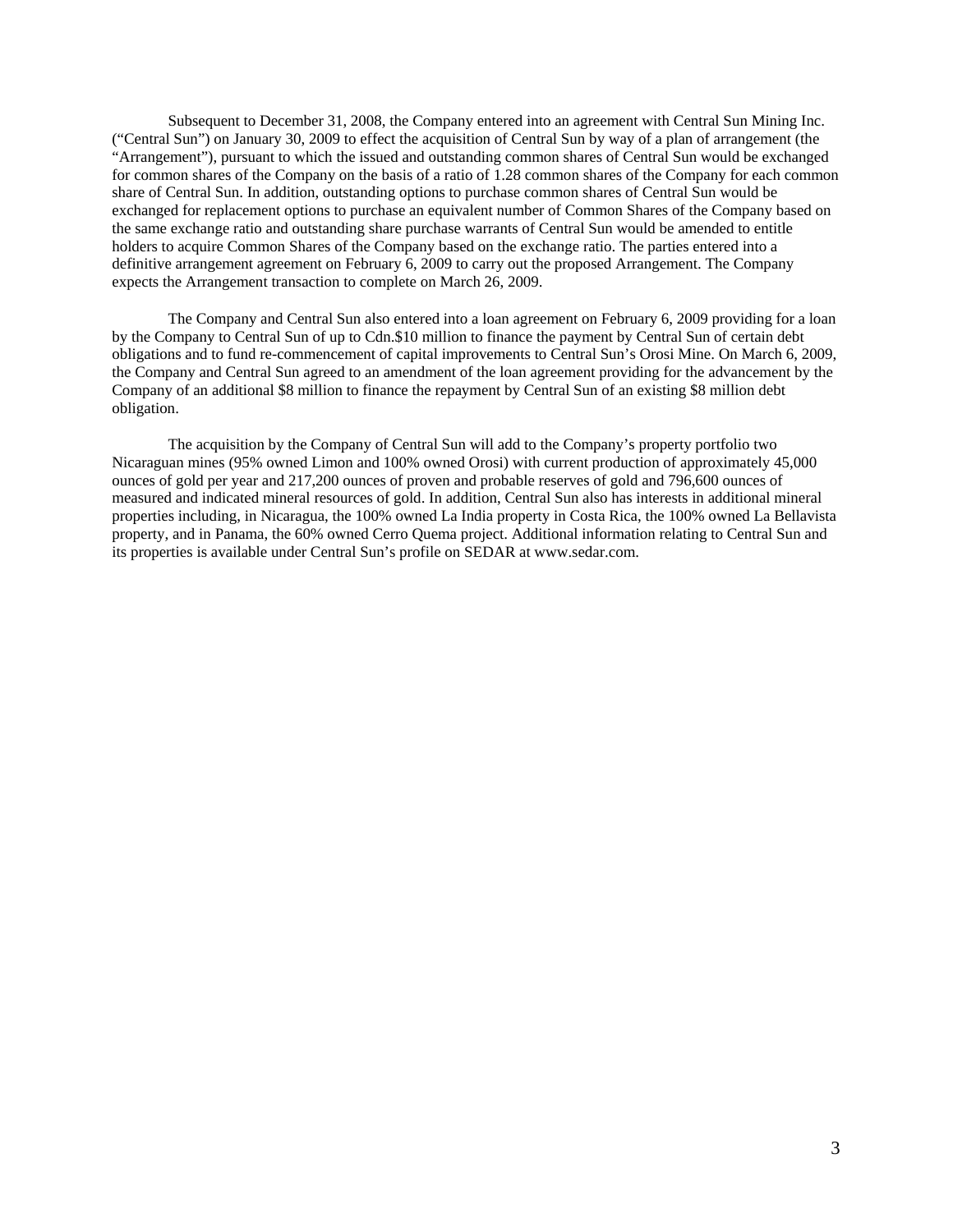# **RESULTS OF OPERATIONS**

### *Selected Annual Financial Information (extracted from audited financial statements):*

|                                                            | For the year<br>ended December<br>31, 2008 | For the period<br>from inception<br>$(on Nov. 30,$<br>2006) to Dec. 31,<br>2007 |  |
|------------------------------------------------------------|--------------------------------------------|---------------------------------------------------------------------------------|--|
|                                                            | \$                                         | \$                                                                              |  |
| Loss and comprehensive loss                                | 29,994,981                                 | 4,195,855                                                                       |  |
| Loss per share – basic and diluted                         | 0.21                                       | 0.13                                                                            |  |
| Total assets, at December 31, 2008 and 2007                | 152,222,757                                | 130,639,780                                                                     |  |
| Total long-term liabilities, at December 31, 2008 and 2007 | 11,917,826                                 | 3,056,282                                                                       |  |

The Company reported a loss of \$30 million for the year ended December 31, 2008 (negative \$0.21 per share). The Company has no source of ongoing operating revenue. The results for the same period one year earlier are not comparable as the Company commenced operations essentially in March 2007.

In 2008, the Company recorded a foreign exchange loss of \$12.7 million (of which approximately \$10.4 million was unrealized at December 31, 2008) which resulted from the strengthening of the United States dollar relative to the Canadian dollar (the United States dollar strengthened against the Canadian dollar from Cdn.\$0.9913 on December 31, 2007 to Cdn.\$1.2180 on December 31, 2008). The foreign exchange loss related to the net cash proceeds received from the Company's December 6, 2007 initial public offering (see "Financing activities" section); the Company maintains the majority of its cash/ short-term money market investments in Canadian dollars. General and administrative expenses for the year ended December 31, 2008 was \$6.7 million, partially offset by interest income of \$2.6 million. The Company's operations continue to expand with the acquisition of Central Sun, expected to be completed in early 2009. The Company expensed stock-based compensation in the amount of \$4 million in 2008 (in addition to approximately \$1.1 million of stock-based compensation capitalized to resource property interests) attributable to stock options granted on December 7, 2007 and in the first quarter of 2008. On February 27, 2008, the Company recorded a non-cash loss of \$3 million from the write-off of its Puma Option, as the Company elected not to exercise its option to purchase the common shares of Puma held by Kinross. During 2008, the Company wrote-off resource property costs in the amount of \$6.4 million, of which \$4.9 million related to its interest in the Miraflores property. Subsequent to December 31, 2008, the Company elected not to make any further payments under the option agreement and as a result its option with respect to the Miraflores property will terminate.

The Company reported a loss of \$4.2 million (\$0.13 per share) for the period from its inception on November 30, 2006 to December 31, 2007. The loss during the period included a write-off of resource property costs in the amount of \$2.3 million, relating to the San Martin de Loba (\$1.3 million) and San Carlos properties (\$1 million) in Colombia, as the Company elected not to continue to explore these properties due to poor drill results. The write-off of resource property costs was partially offset by a net foreign exchange gain of \$1.6 million incurred in the period, due to the strengthening of the Canadian dollar relative to the United States dollar. The Company recorded stock based compensation expense of approximately \$0.5 million during the period.

On December 7, 2007, the Company granted 4,915,000 incentive stock options with an exercise price of Cdn.\$2.40 per share to non-executive directors, non-executive officers, and employees of the Company. These stock options have a term of five years and expire on December 7, 2012. One-third of these options vested on June 7, 2008, another one-third will vest on December 7, 2008 and the remainder will vest on December 7, 2009. In the first quarter of 2008, the Company granted an additional 640,000 stock options to employees also having an exercise price of Cdn.\$2.40 per option and a term of five years. The fair value of the options granted in 2008 and 2007 was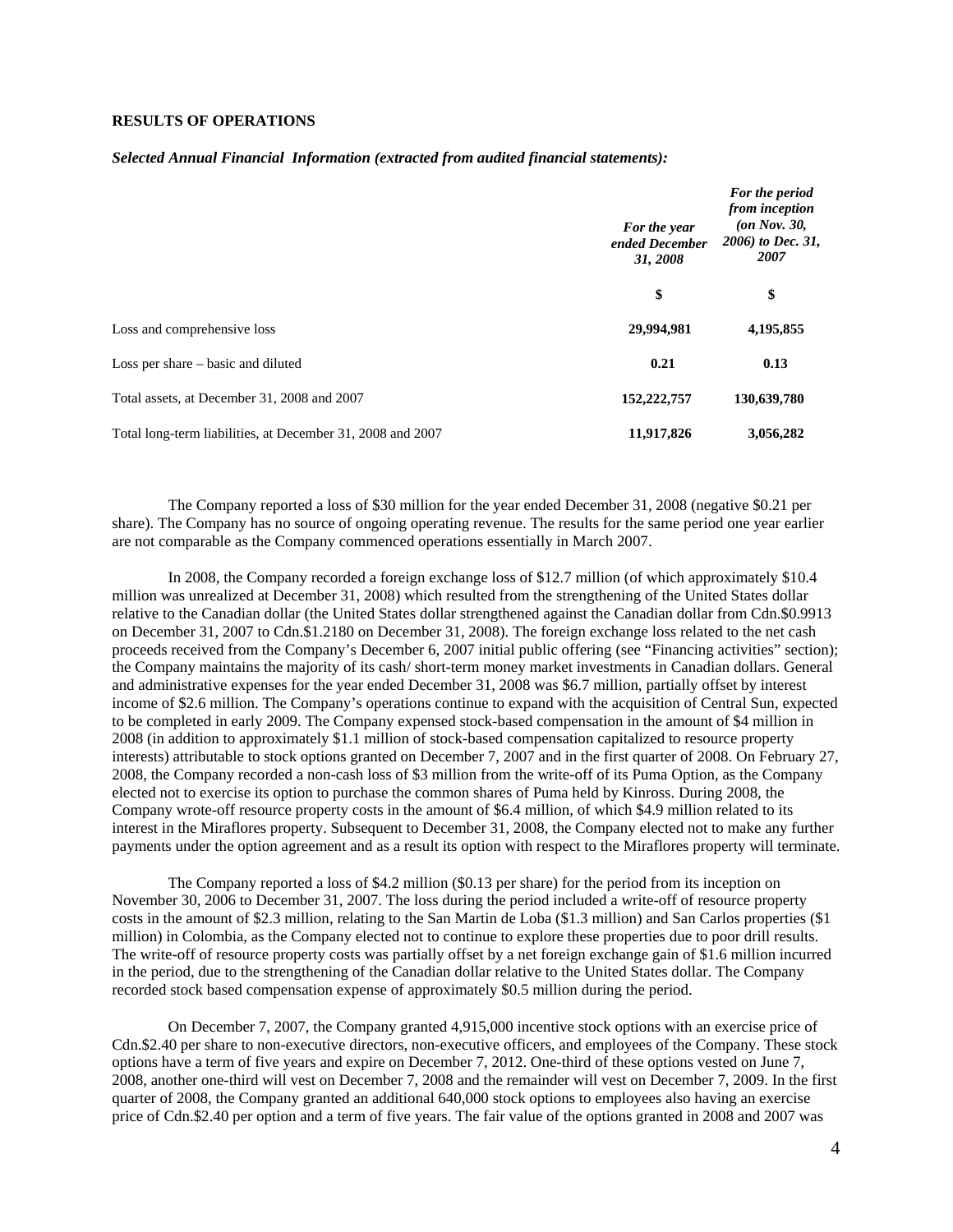estimated at approximately \$1.41 per option at the grant date using the Black-Scholes option pricing model based on a risk-free annual interest rate of approximately 4%, an expected life of five years, an expected volatility of 67%, and a dividend yield rate of nil. The estimated fair value of these options is being recognized over their vesting periods (recorded either as a charge to operations or capitalized to resource property interests).

Total assets were \$152 million in 2008, an increase of \$21.6 million compared to the prior year. The increase primarily reflects an increase to resource property interests and Gramalote investment upon the completion of the Amending Agreement with AGA on May 15, 2008 (see "B2Gold/ AngloGold transaction" section). Total long-term liabilities increased by \$8.9 million, mainly due to an increase in future income tax liabilities relating to the transaction with AGA on May 15, 2008. On acquisition of mineral property interests the Company records a future income tax liability and a corresponding adjustment to the related asset carrying amount. In February 2008, the Company repaid approximately \$2.6 million of the amounts owing under the promissory notes to Kinross.

### *Summary of Unaudited Quarterly Results:*

The following is a summary of the Company's unaudited quarterly results:

|                                               | $\Omega$ 4<br>2008 | Q <sub>3</sub><br>2008 | $\overline{02}$<br>2008       | $\Omega$<br>2008 | Q <sub>4</sub><br>2007 | Q <sub>3</sub><br>2007 | $\Omega$<br>2007 | From<br>inception<br>(Nov. 30,<br>$2006$ ) to<br>Mar. 31,<br>2007 |
|-----------------------------------------------|--------------------|------------------------|-------------------------------|------------------|------------------------|------------------------|------------------|-------------------------------------------------------------------|
|                                               | \$                 | \$                     | \$                            | \$               | \$                     | \$                     | \$               | \$                                                                |
| Loss and comprehensive loss<br>for the period | 14.987.480         |                        | 4,546,852 2,113,320 8,347,329 |                  | 167,381                | 3,338,068              | 201,723          | 488,683                                                           |
| Loss per share - basic and<br>diluted         | 0.10               | 0.03                   | 0.01                          | 0.07             | 0.00                   | 0.08                   | 0.04             | 0.30                                                              |

#### *Fourth quarter ended December 31, 2008 compared to fourth quarter ended December 31, 2007*

For the three months ended December 31, 2008, the Company had a loss of \$15 million (negative \$0.10 per share) compared to a loss of \$0.2 million (negative \$0.00 per share) in the equivalent period of 2007. The increase in loss was mainly due to a foreign exchange loss of \$7.3 million in the quarter compared to a foreign exchange gain of \$1.5 million in the comparative quarter. The foreign exchange loss in the current quarter resulted from the strengthening of the United States dollar relative to the Canadian dollar. In addition, in the fourth quarter of 2008, the Company wrote-off resource property costs in the amount of \$5.9 million, of which \$4.9 million related to its interest in the Miraflores property.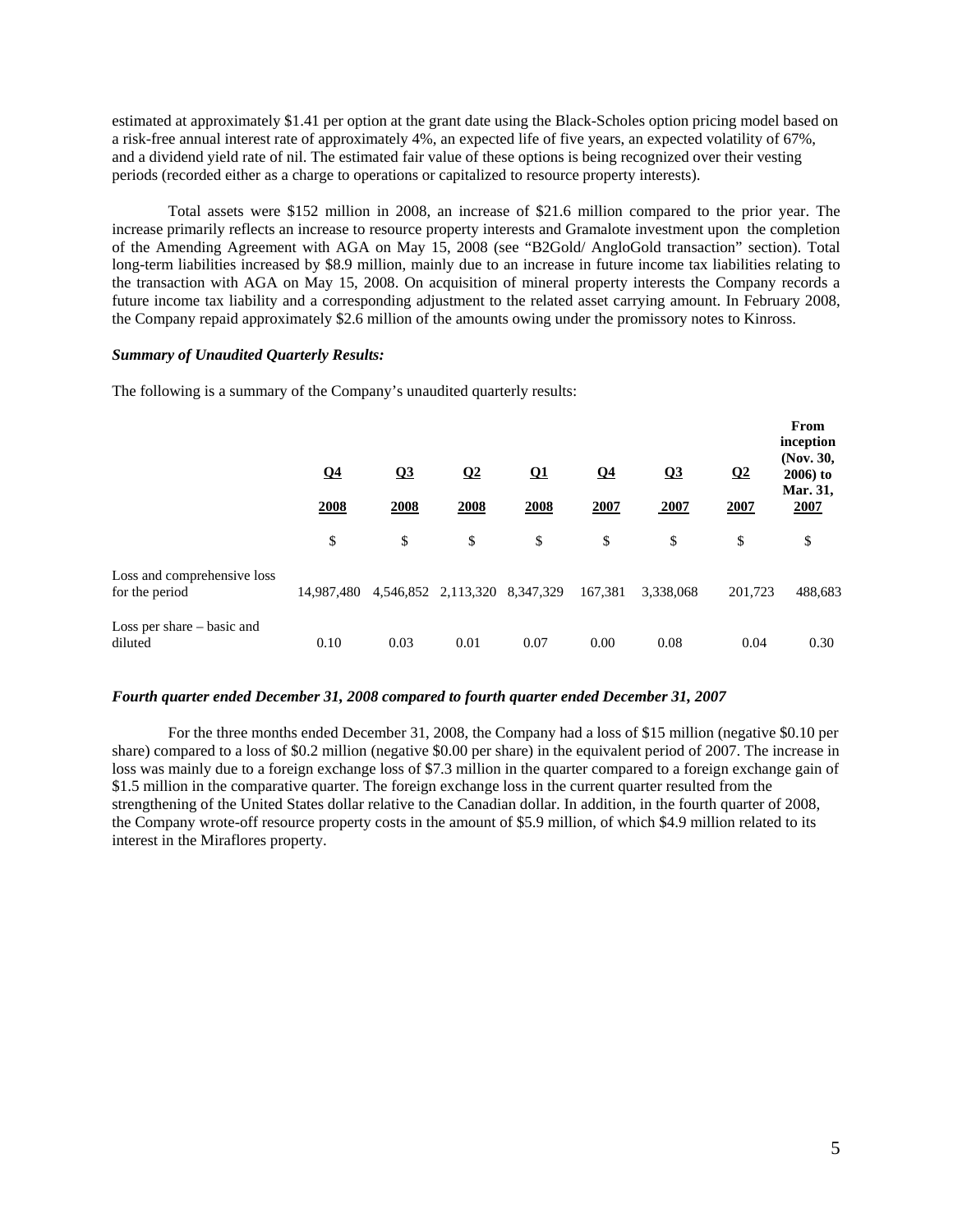# **B2GOLD/ ANGLOGOLD TRANSACTION**

On May 15, 2008, the Company entered into the Amending Agreement to implement the transactions contemplated under the MOA and the joint venture arrangements between the parties were amended by new agreements, such that:

• AGA's rights to acquire 20% of the voting securities of AARI and the Company's obligation to list those shares on a stock exchange were terminated and, in consideration of the termination of these rights and in consideration of the other rights and the transfer to the Company of certain mineral prospects in Colombia, the Company issued to AGA units comprised of an aggregate of 25,000,000 common shares of B2Gold and 21,400,000 share purchase warrants ("AGA warrants"). The AGA warrants, which are exercisable for a three year term at any time prior to May 15, 2011, consist of 11,000,000 warrants exercisable at a price of Cdn.\$3.34 per share and 10,400,000 warrants exercisable at a price of Cdn.\$4.25 per share.

The fair value of the AGA warrants was calculated to be \$3,660,521 using the Black-Scholes option pricing model based on a risk free annual interest rate of approximately 4%, an expected life of three years, an expected volatility of 55% and a dividend yield of nil.

• The Company acquired an option from AGA to earn a 100% interest in the Miraflores property in Colombia.

Subsequent to December 31, 2008, the Company gave notice that it will not be making any further payments under the option agreement and as a result its option with respect to the Miraflores property will terminate.

- AGA transferred to the Company its 100% interest (subject to AGA retaining a 1% royalty) in the Mocoa property, a copper/molybdenum deposit located in the south of Colombia.
- AGA transferred to the Company a 2% interest in Gramalote Limited ("Gramalote BVI") and assigned to the Company other rights relating to Gramalote BVI, including AGA's right to acquire an additional 24% interest ("Additional Interest"), so that the Company now holds a 51% interest in the Gramalote BVI (with AGA retaining 49%) and the Company has taken over management of exploration of the Gramalote property; in order to retain the 2% share interest, the Company will be responsible for expenditures until completion of a feasibility study of the project by July 2010.
- AGA transferred to Gramalote BVI its interests in additional Gramalote Trend Properties.
- The Company increased from 3,000 metres ("m") to 5,000 m the extent of drilling required for it to earn in its interests in other Colombian properties under the joint venture agreement ("JVA") between AGA and AARI.
- The Company granted to AGA registration rights to qualify a resale of its securities by prospectus and a pre-emptive right to subscribe for securities issued by the Company on the same basis as such issues are made, other than issues made to acquire properties or under employee incentive plans, in order for AGA to maintain its percentage ownership of common shares of the Company. This pre-emptive right will continue for the lesser of a period of three years or until AGA owns less than 10% of the outstanding common shares of the Company.

AGA has agreed to a one year standstill in respect of its interest in the Company which will cease to be effective in the event of a third party take-over bid or merger proposal relating to all or substantially all of the shares or assets of the Company. In addition, AGA has agreed to give the Company advance written notice of AGA's intention to sell any common shares in the Company. On May 15, 2008, AGA held approximately 15.9% of the Company's issued and outstanding common shares. If the 21,400,000 AGA warrants were included in the calculation on an "if exercised" basis, AGA's interest in the Company would have been approximately 26% on May 15, 2008.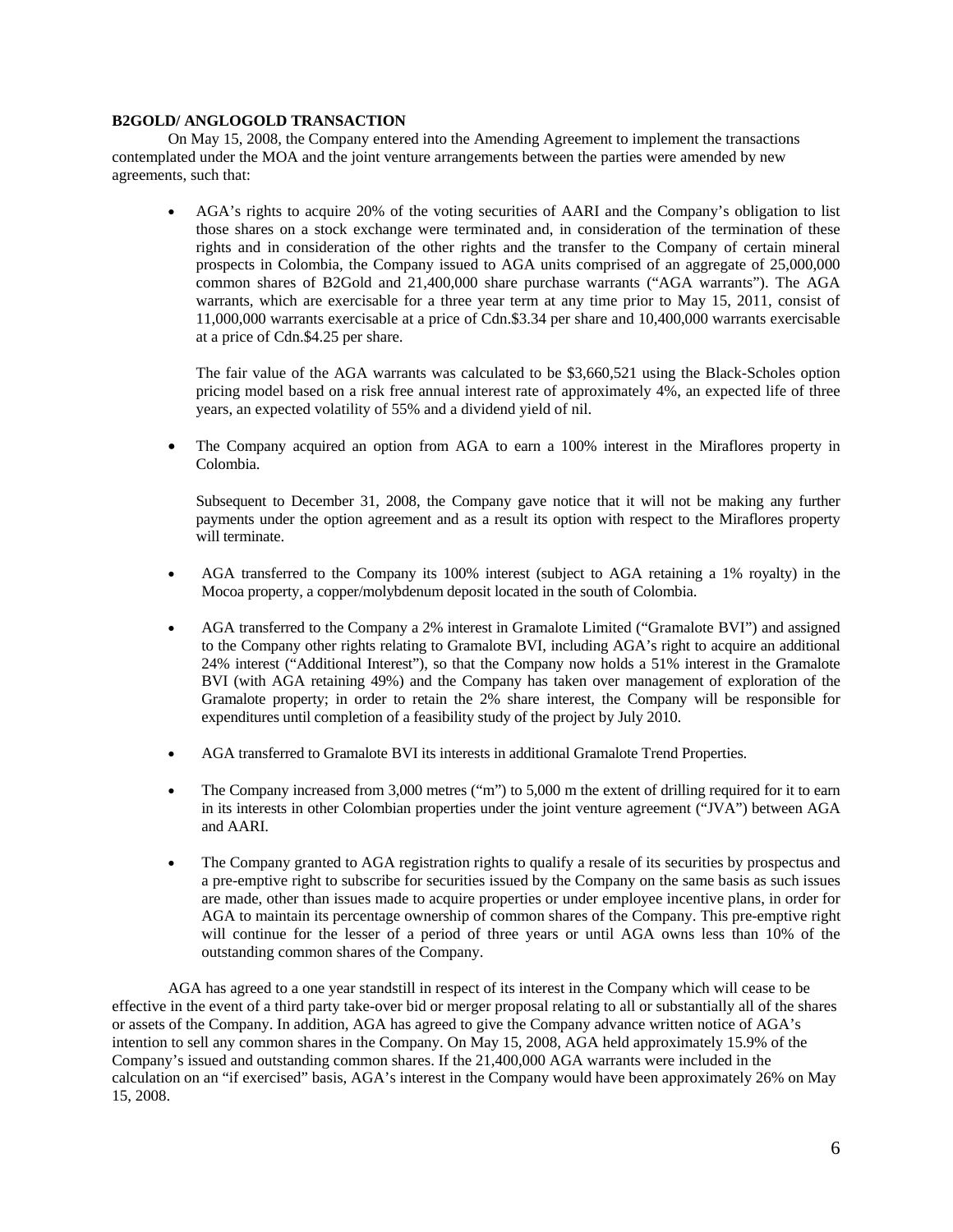The purchase consideration has been allocated to the fair value of the assets acquired from AGA as follows:

|                                                     | \$           |
|-----------------------------------------------------|--------------|
| Purchase price:                                     |              |
| 25,000,000 common shares of B2Gold                  | 33,750,000   |
| 21,400,000 AGA warrants                             | 3,660,521    |
| <b>Transaction costs</b>                            | 430,269      |
| Total purchase price                                | 37,840,790   |
| Fair value of assets/ (liabilities) acquired:       |              |
| Mocoa property                                      | 27, 163, 466 |
| Gramalote investment                                | 12,108,592   |
| Quebradona property                                 | 4,915,142    |
| Miraflores property                                 | 1,941,370    |
| Other Properties under the Colombia Joint Venture   |              |
| Arrangement                                         | 2,457,570    |
| Future income tax liabilities                       | (10,745,350) |
| Total fair value of assets acquired on May 15, 2008 | 37,840,790   |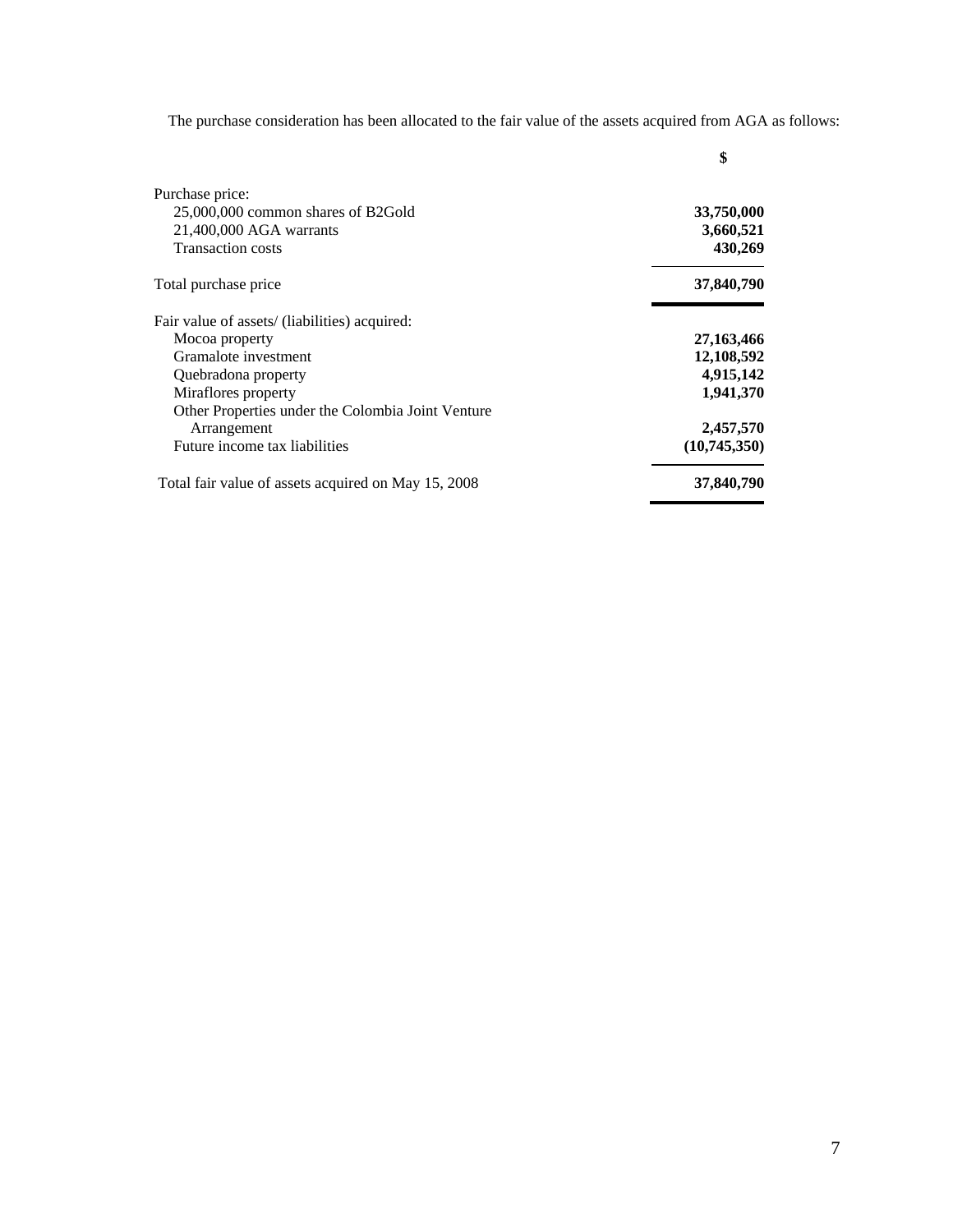# **LIQUIDITY AND CAPITAL RESOURCES**

At December 31, 2008 and 2007, the Company had cash and cash equivalents and highly liquid money market investments with maturities over three months of \$46.3 million and \$99 million, respectively. The decrease of \$52.7 million in the year was mainly due to acquisition and exploration expenditures incurred on the Company's properties in Colombia and Russia (see "Investing activities" section) and to a foreign exchange loss of \$12.7 million (of which approximately \$10.4 million was unrealized at December 31, 2008).

The Company had working capital of \$41.3 million as at December 31, 2008 compared with \$94 million at the end of 2007.

The Company operates in Canada, Colombia and Russia and is therefore exposed to foreign currency risk arising from transactions denominated in a foreign currency. The majority of the Company's expenditures are incurred in United States dollars. The Company maintains its cash and cash equivalents/ short-term money market investments primarily in Canadian dollars. Based on the balances of its cash and cash equivalents/ short-term money market investments at December 31, 2008, a 1% increase/ (decrease) in the exchange rate of the United States dollar to the Canadian dollar, on that date, would have resulted in a decrease/ (increase) in earnings of approximately \$450,000.

The Company currently has no revenues from operations and no mineral reserves. If the Company's exploration programs are successful, additional financing will be required in order to complete the development of the properties in which the Company has an interest. The only sources of future funds presently available to the Company are the sale of additional equity capital, selling or leasing the Company's interest in a property or the entering into of joint venture arrangements or other strategic alliances in which the financing sources could become entitled to an interest in the properties or the projects. The Company's capital resources are largely determined by the strength of the junior resource market and by the status of the Company's projects in relation to these markets, and its ability to compete for investor support of its projects.

The acquisition by the Company of Central Sun, expected to be completed on March 26, 2008, will provide the Company with future operating revenues and cash flow. Central Sun has the Limon Mine (95% owned) in Nicaragua which is projected to produce 45,000 ounces of gold in 2009. Also, acquired from Central Sun is the Orosi development project (100% owned) in Nicaragua, expected to be commissioned in the fourth quarter of 2009. Together these two mines are projected to produce 130,000 ounces of gold in 2010 and provide the Company with positive cash flow from operations based on a gold price of \$800 per ounce.

# *Operating activities*

During 2008, cash to operating activities, after non-cash working capital changes, resulted in a net cash outflow of \$16.6 million, due primarily to a foreign exchange loss of \$12.7 million (of which approximately \$10.4 million was unrealized at December 31, 2008) and to general and administrative costs.

Operating activities, after non-cash working capital changes, required funding of approximately \$2 million for the period from November 30, 2006 (date of incorporation) to December 31, 2007, due primarily to general and administrative expenses. The Company essentially commenced operations in March 2007.

## *Financing activities*

On December 6, 2007, the Company completed its initial public offering. Pursuant to an agreement (the "Underwriting Agreement") dated November 28, 2007, between the Company and Genuity Capital Markets, Canaccord Capital Corporation, GMP Securities L.P., BMO Nesbitt Burns Inc., Orion Securities Inc. and Haywood Securities Inc. (collectively, the "Underwriters"), the Underwriters purchased, in the portions set out in the Underwriting Agreement, an aggregate of 40 million common shares at a purchase price of Cdn.\$2.50 per common share for gross proceeds of Cdn.\$100 million. The Company paid the Underwriters a commission of Cdn.\$0.15 per common share purchased by the Underwriters, excluding 6 million common shares purchased by Kinross for which no commission was payable, for an aggregate commission of Cdn.\$5.1 million.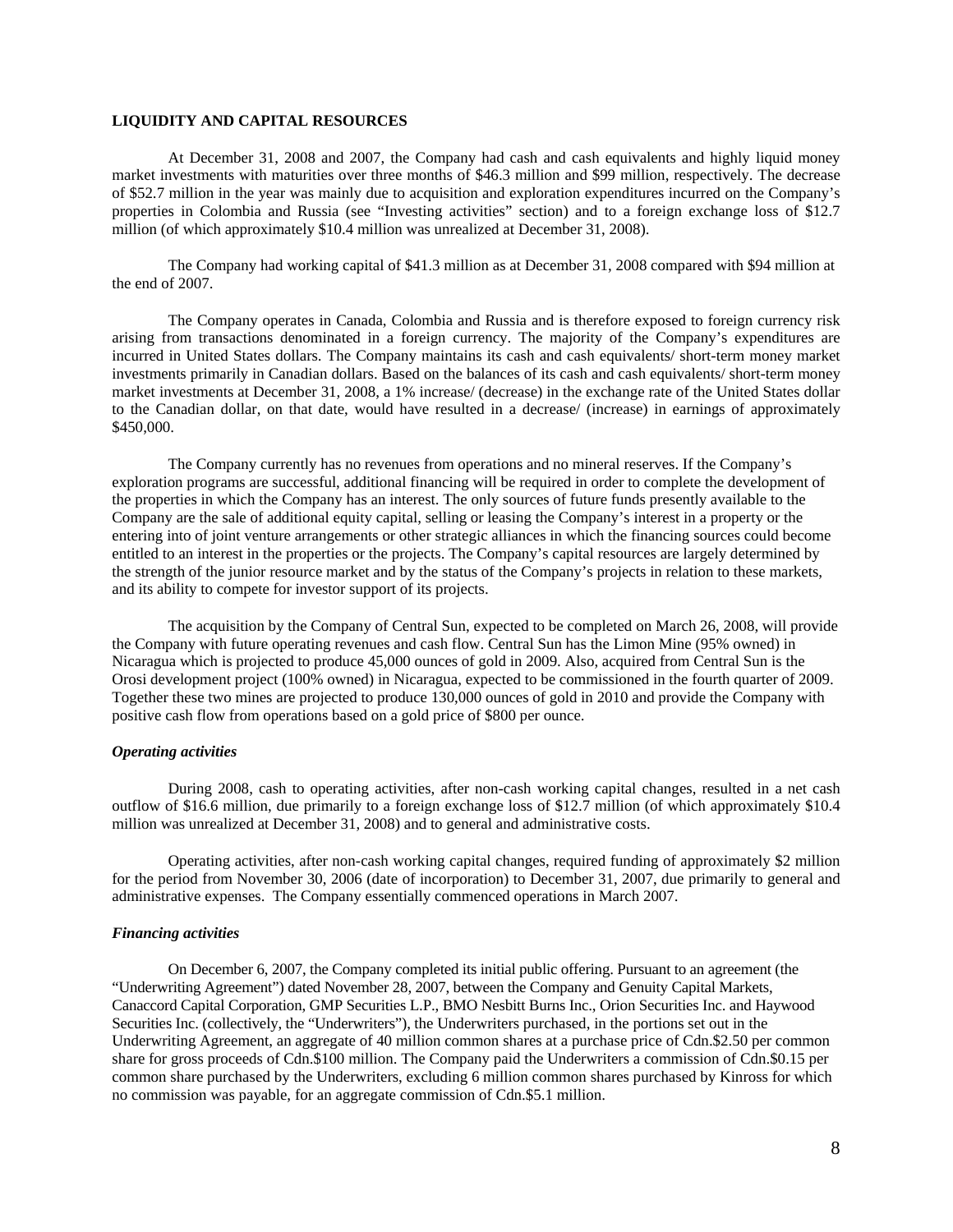On October 24, 2007, the Company completed a brokered private placement of 15 million common shares at a price of Cdn.\$1.00 per share for gross proceeds of Cdn.\$15 million. Genuity Capital Markets, Canaccord Capital Corporation and GMP Securities L.P. acted as agents in connection with this private placement and were paid a cash commission of Cdn.\$750,000. Kinross was a participant in this private placement and acquired approximately 1.5 million shares.

On September 20, 2007, the Company completed a non-brokered private placement of 25 million common shares at a price of Cdn.\$0.40 per share for gross proceeds of Cdn.\$10 million. The private placement was completed with certain directors, officers and employees of the Company and other investors. Kinross was a participant in this private placement and acquired approximately 2.5 million shares.

On July 25, 2007 and February 26, 2007, the Company completed non-brokered private placements of 41,599,000 common shares and 3,000,999 common shares, respectively, both at a price of Cdn.\$0.02 per share for gross proceeds totalling Cdn.\$892,000. These private placements were completed with certain directors, officers and employees of the Company and other investors.

On June 29, 2007 the Company established the B2Gold Incentive Plan (the "Incentive Plan") for the benefit of directors, officers, employees and service providers of the Company and issued to the trustees of the Incentive Plan options to acquire 4,955,000 common shares. On October 12, 2007, following the exercise of these options, an aggregate of 4,955,000 common shares were issued to the trustees of the Incentive Plan at a price of Cdn.\$0.02 per share for gross proceeds of Cdn.\$99,100. These shares are currently held in trust by the trustees pursuant to the terms of the Incentive Plan. The Company will recognize stock based compensation expense with respect to these incentive shares, when these shares are granted to the ultimate beneficiaries by the trust.

During 2007, the Company had received interest-free advances of Cdn.\$1.5 million from certain officers and shareholders of the Company. These advances were repaid in 2007; approximately Cdn.\$0.9 million was satisfied by way of shares (a total of 1.53 million common shares issued under the Company's October 24, 2007 and September 24, 2007 private placements) and the remaining Cdn.\$0.6 million was repaid in cash from the proceeds of the Company's initial public offering.

### *Investing activities*

On May 15, 2008, in connection with the Amending Agreement (see "B2Gold/ Anglogold transaction" section), Kedahda BVI elected not to exercise its right to acquire the Additional Interest in Gramalote BVI. As a result, pursuant to the terms of the Gramalote Purchase Agreement, the Company notified Grupo Nus that it was exercising its option to acquire the Additional Interest by paying \$7.5 million in cash or common shares within 60 days. On July 15, 2008, the Company completed the \$7.5 million payment to Grupo Nus by issuing 5,505,818 common shares of the Company at a price of Cdn.\$1.10 per share (valued at \$6 million) and making a cash payment of \$1.5 million. The Company is now entitled to a 51% share interest in Gramalote BVI with AGA holding a 49% interest. The Company has taken over management of exploration of the Gramalote property and will be responsible for any expenditures it incurs prior to June 30, 2010 in connection with any feasibility study or exploration on the Gramalote property. On May 15, 2008, the Company entered into the Shareholders' Agreement for an incorporated joint venture Gramalote Limited (the "Gramalote Shareholders' Agreement") that outlines the obligations of AGA and the Company (or their respective subsidiaries) with respect to the Gramalote property and regulates their rights and obligations. Pursuant to the terms of the Gramalote Shareholders Agreement, in the event that a feasibility study on the Gramalote property is not completed prior to June 30, 2010, or the Gramalote Shareholders Agreement is terminated by unanimous agreement of the parties, Gramalote BVI will be required to issue, for nominal consideration, that number of common shares to AGA required to ensure that AGA will hold a 51% interest in Gramalote BVI.

On April 25, 2008, pursuant to the Gramalote Purchase Agreement, the Company made an additional cash payment of \$7.5 million to Grupo Nus with respect to its purchase of 25% of the issued and outstanding shares of Gramalote BVI.

In March 2008, the Company provided Puma with the required six months notice that it will be terminating its Management Services Agreement/ Exploration Management Agreement with Puma as of September 12, 2008. At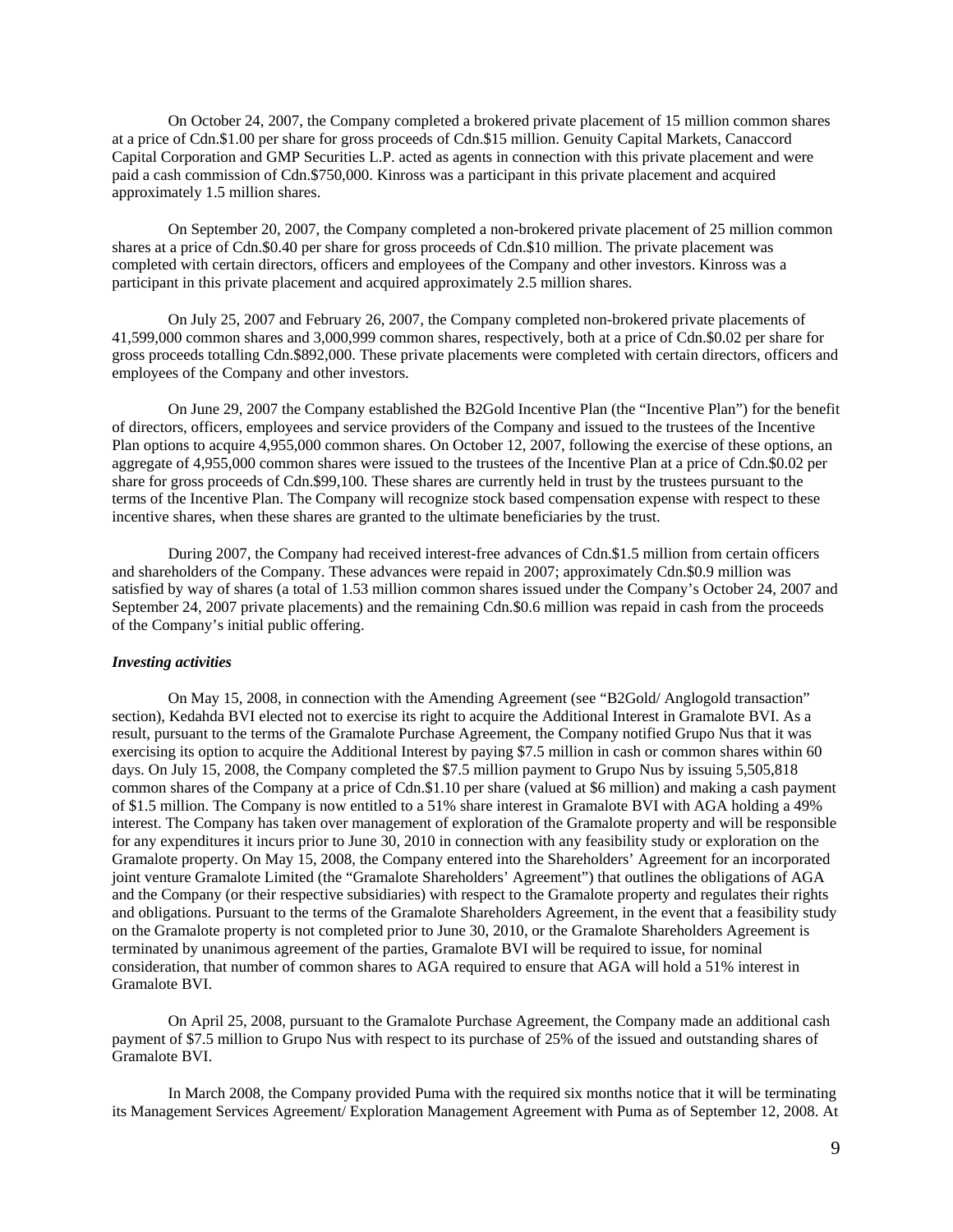the request of Kinross, Puma's largest shareholder, the Company agreed to continue to manage Puma until December 19, 2008. On April 21, 2008, the Company requested that Puma repay \$1 million (repaid on April 29, 2008) of the amount owing under its promissory note to B2Gold and the remaining balance of approximately \$1.1 million on the date of Puma's 2008 Annual General Meeting on June 12, 2008 (repaid on June 12, 2008).

In February 2008 and December 2007, the Company repaid \$2.6 million and \$2.3 million, respectively, of its promissory notes to Kinross.

During 2008, the Company incurred resource property expenditures for exploration and development in the amount of approximately \$26.3 million (on a cash basis) which was expended as follows: \$10.8 million on the Gramalote property, \$7.3 million on Colombian properties under the JVA with AGA (including approximately \$4.4 million on Quebradona), \$3.7 million on Mocoa, \$3.4 million (the Company's 50% share) on the East and West Kupol Licenses, and \$1.1 million on Miraflores.

The Company completed a 30,189 m diamond drilling program on the Gramalote property in 2008. Most of this work (22,171 m in 67 holes in the Gramalote, Felipe, La Concha and San Antonio zones) has focused on ongoing resource definition drilling at Gramalote Ridge over a 1,200 m by 600 m area at the intrusion-hosted, structurally-controlled, bulk-tonnage Gramalote gold deposit. AGA had previously drilled 12,300 m in 43 holes at Gramalote Ridge. The Company recently announced an inferred resource estimate on the Gramalote property of 74.375 million tonnes grading 1.0 grams per tonne gold ("g/t Au") for a total of 2.39 million troy announces of gold.

In addition to the resource drilling at Gramalote the Company completed a total of 8,020 m drilling on other targets including Trinidad (7,019 m) and Cristales (1,001 m). A new gold discovery was made at Trinidad located three kilometres to the west of Gramalote Ridge where results from the 20 holes drilled over a 1,100 by 400 m area returned up to 1.13 g/t Au over 109.4 m in hole 2, 1.24 g/t Au over 101.85 m in hole 4 and 223.4 m @ 1.00 g/t Au in hole 6. The mineralization at the La Trinidad zone is similar to Gramalote in size, orientation, vein mineralization and hydrothermal alteration and remains open to the west and east and down dip. Results from the three drills holes at Cristales located three kilometres south of Gramalote Ridge returned up to 17.0 m @ 1.22 g/t Au in hole 4 and 83.0m @ 0.63 g/t Au in hole 5. The Company plans more drilling of Cristales and Trinidad as well as other untested surface targets in the Gramalote property in 2009. The scoping study planned for 2009 will incorporate drilling completed to date by the Company and AGA on the Gramalote Ridge and adjacent targets (including the La Trinidad and Felipe zones), detailed metallurgical and geotechnical studies and resource modeling.

The Company completed its Earn-in-Requirements in respect of the Quebradona property on May 28, 2008 (by completing 5,000 m of exploration drilling). On September 15, 2008, the Company and AGA amended the JVA to extend the date by which AGA was to make its participation decision and to jointly fund further exploration at the Quebradona property. Based on the JVA, AGA had the following four alternatives to decide from regarding further exploration at Quebradona: (i) elect to fund all future exploration as the operator at 65% and free carry B2Gold to feasibility; (ii) elect to be the operator and fund on a pro-rata basis of 51% AGA and 49% B2Gold; (iii) elect to fund as the owner of a 49% interest with B2Gold as operator owning and funding 51%; or (iv) not to contribute (and be subject to standard dilution provisions). The amendment to the JVA is that the parties will fund an additional 10,000 m of drilling on a 51% B2Gold/49% AGA basis. The drilling will be completed within the next six months, with B2Gold as operator. Upon the completion of the drilling program and receipt of the assays, AGA will have 30 days to choose between the participation alternatives outlined above. If AGA elects to become operator and free carry B2Gold to feasibility (to earn a 65% interest), AGA will reimburse B2Gold for its 51% expenditure for the additional 10,000 m drill program. Subsequent to December 31, 2008, on February 20, 2009, following the completion of the additional 10,000 m of drilling, AGA advised the Company that it had elected to contribute to project expenditures on the Quebradona property based on a 51% AGA interest. However, the Company and AGA are continuing to discuss the participation arrangements for the Quebradona property.

At the Quebradona Property the Company completed the 2008 drill program by testing five gold porphyry targets over a six by four kilometre area and drilling a total of 13,318.83 m in 43 holes including 25 at La Aurora, four at Isabella, six at La Sola, three at Tenedor and five at Chaquiro. The most promising target is La Aurora where the 7,280.80 m drilled outlined significant gold mineralization over 800 by 700 m area in two zones, La Mama and La Isla, returned impressive results including 380 m at 1.09 grams per tonne of gold ("g/t Au") in hole 24, 182.4 m @ 1.08 g/t Au in hole 8, 125.0 m @ 1.07 g/t Au in hole 6 and 129.1 m @ 1.00 g/t Au in hole 20. Drilling at Isabella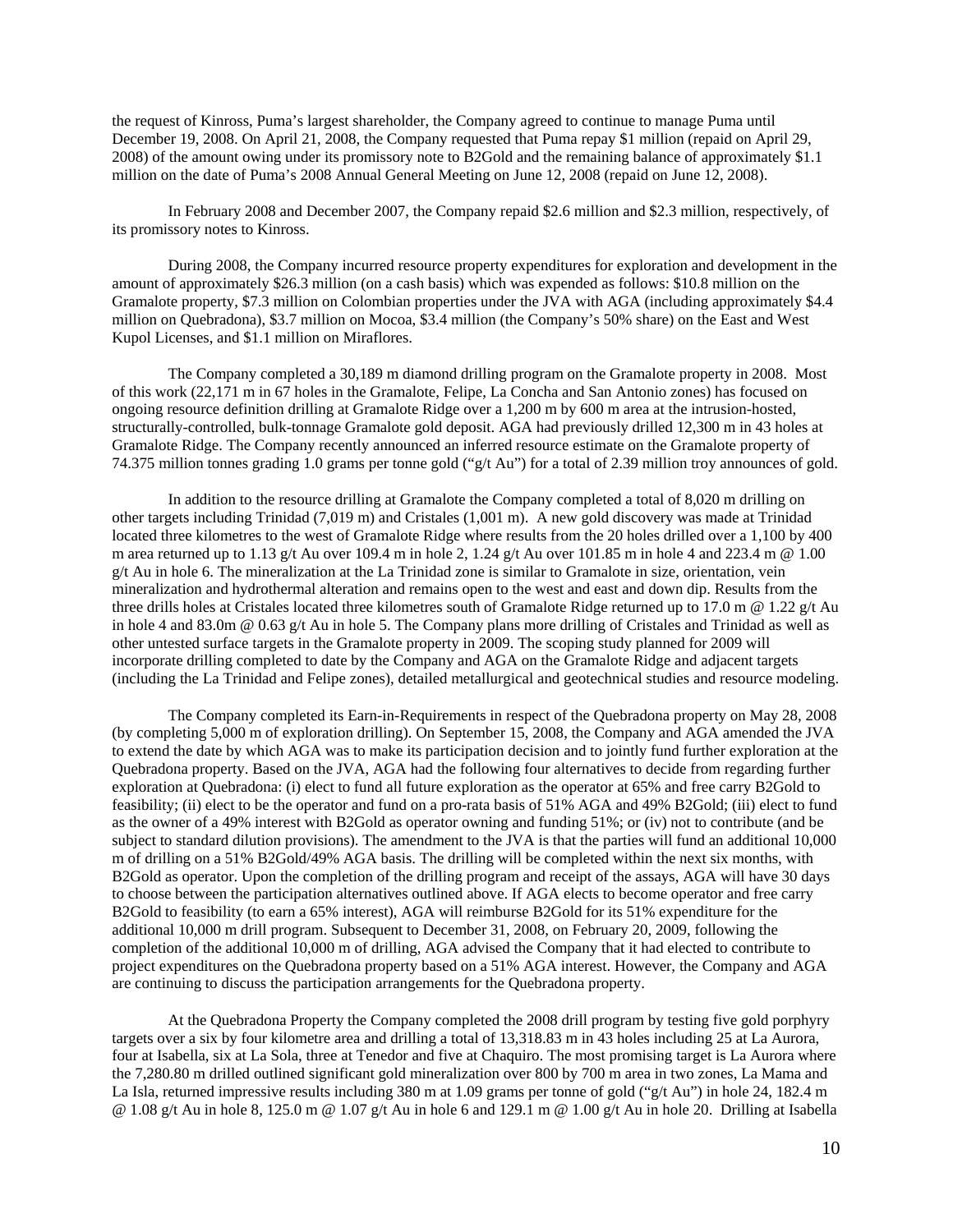returned up to 125.0 m @ 1.00 g/t Au in hole 1 and at La Sola up to 22.5 m. The Company is waiting on final discussions with AngloGold prior to making a determination with respect to a drill program in 2009.

 At the 100% owned Mocoa copper ("Cu") molybdenum ("Mo") deposit the Company completed a 5,123 m drill program over an 875 by 550 m area that tested extensions of known mineralization and twinned historic drill holes. Previous diamond drilling at the Mocoa property consisted of 18,321 m in 31 holes conducted by the United Nations and Ingeominas and Ecominas (Colombian state agencies) in the late 1970's to early 1980's that resulted in the delineation of a non-National Instrument 43-101 compliant historical resource of 306 million tonnes at 0.37% Cu and 0.061% Mo. Assay results from the Company's 2008 drill program confirmed the results from the Ingeominas and Ecominas drilling with the B2Gold holes containing slightly higher Cu and Mo values. Five holes totaling 2,706 m tested the northeast and northern extensions of the deposit. Northeastern located vertical hole 37 showed good grade Cu-Mo mineralization at depth. Northern vertical hole 38 returned encouraging Cu-Mo values at depth to the end of the hole at 806 m. Drilling has shown the deposit to be open to the north and northeast. The Company plans to recalculate the resource estimate for the Mocoa property in 2009. No additional exploration work is planned in 2009, with only a minor environmental program to be carried out on the Mocoa property.

In Russia, B2Gold has rights to acquire a 37.5% interest, from Kinross, in the Kupol East and West Licenses in Chukotka, Russia. These Licenses cover the ground surrounding, and adjacent to, the high grade Kupol gold and silver mine that was being developed by Bema at the time of the Kinross takeover and is now in production.

Previous exploration work carried out by Russian operators and most recently by B2Gold on the Kupol East and West Licenses has outlined several mineralized targets. A total of 10,306 m of drilling has been completed in 2008 with 7,516 m on the Kupol West project and 2,790 m on the Kupol East project. B2Gold is the exploration operator for the joint venture on these Licenses. Drilling has been completed for the year on both projects.

At Kupol West, drilling was conducted in two stages with a spring program running from March through May and a fall program from September through November. Both programs tested targets generated during the 2007 and previous exploration programs. Two new zones of alteration and mineralization have been identified in the 2008 drilling, the Star-B5 zone and the Offset veins. The Star-B5 zone consists of a zone of adularia alteration and veining up to 50 m wide, with locally anomalous gold and silver values of up to 4.94 g/t Au, 230.06g/t Ag over 0.30m. The Offset veins consist of a series of quartz veins lying about 400 m west of the northing continuation of the Kupol vein system, that returned up to 4.42 g/t Au, 402.58 g/t Ag over 0.4m. Exploration work indicates that the structural system and related alteration hosting the main Kupol Vein system extends up to 6 km north of the Kupol mine property boundary. Extensive epithermal pathfinder soil geochemical anomalies have been identified in the Moroshka West basin area, four km to the east of the Kupol Mine. These anomalies, in addition to the Star-B5 zone, will be followed up with drilling in the spring of 2009.

Drilling on Kupol East was in April and May 2008. The Prekup prospect was drilled along strike and at depth and several targets were tested in the Tokai area, including drilling along strike of a sinter zone. Summer work in 2008 included an extensive program of soil geochemical sampling over numerous targets and trenching and detailed mapping over the Tokai and Killer Bunny prospects.

The Company is responsible for making the following cash payments to the underlying property vendor with respect to the San Luis property located in Colombia (these payments are at the Company's discretion): (i) \$75,000 on June 6, 2008 *(paid)*, (ii) \$150,000 on June 6, 2009, (iii) \$200,000 on June 6, 2010, (iv) \$350,000 on June 6, 2011, (v) \$1,625,000 on June 6, 2013.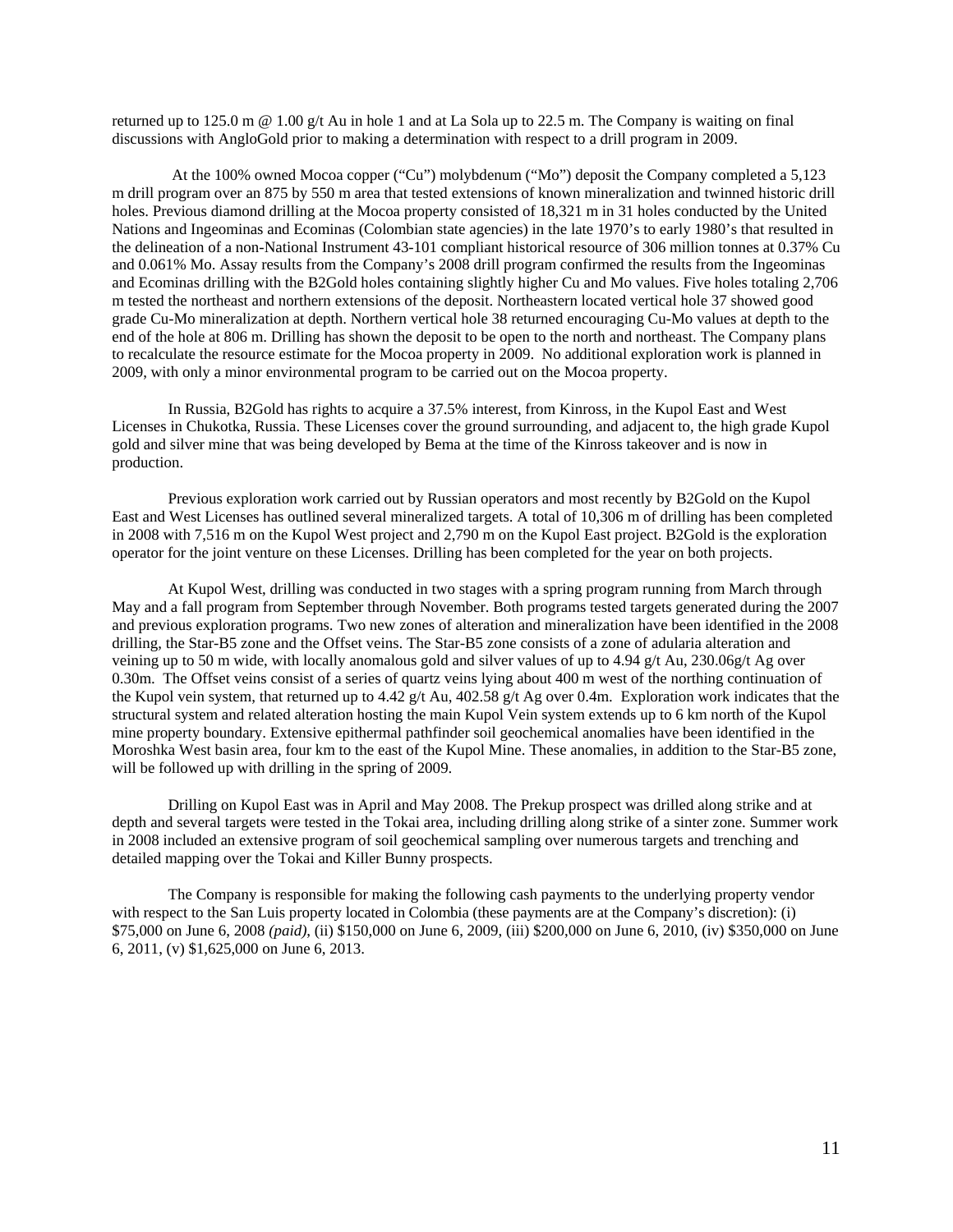# **CRITICAL ACCOUNTING ESTIMATES**

The Company's accounting policies are described in Notes 2 and 3 of its audited consolidated financial statements as at December 31, 2008. Management considers the following policies to be the most critical in understanding the judgments that are involved in the preparation of the Company's consolidated financial statements and the uncertainties that could impact its results of operations, financial condition and cash flows:

- Measurement uncertainty;
- Use of estimates:
- Resource properties;
- Future income taxes;
- Stock-based compensation; and
- Financial instruments.

## *Measurement uncertainty*

As at December 31, 2008, management of the Company determined that impairment indicators existed, and completed an impairment assessment for each of its mineral property interests and its Gramalote investment. The current economic environment, the significant declines in commodity prices and the decline in the Company's stock price were considered as impairment indicators.

These assessments included a determination of fair value for each mineral property using various valuation techniques including changes in the Company's share price, in-situ values, comparable company analysis, commodity price changes and recent expenditures analysis.

Management's impairment evaluation did not result in the identification of an impairment of the Company's mineral property interests as of December 31, 2008. For its Gramalote investment assessment, management determined that no other than temporary impairment has occurred, and that no write down was required. Although management believes the estimates applied in these impairment assessments are reasonable, such estimates are subject to significant uncertainties and judgments. If long-term estimates of commodity prices, in-situ values or share prices were to change significantly, impairment charges may be required in future periods and such charges could be material.

## *Use of estimates*

The preparation of these consolidated financial statements in conformity with generally accepted accounting principles in Canada requires management to make estimates and assumptions that affect the reported amounts of assets and liabilities and disclosures of contingent assets and liabilities at the date of the financial statements and the reported amounts of revenues and expenses during the reporting period. Actual results could differ from those estimates.

## *Resource properties*

Mineral acquisition, exploration and development costs are capitalized on an individual project basis until such time as the economics of an ore body are defined. If production commences, these costs would be amortized on a units of production basis over the estimated mineral reserves. Unrecoverable costs for projects determined not to be commercially feasible are expensed in the year in which the determination is made or when the carrying value of the project is determined to be impaired.

The Company reviews and evaluates the carrying value of resource property interests when events and circumstances suggest impairment. Where information is available and conditions suggest impairment, estimated future net cash flows are calculated using estimated future prices, proven and probable reserves, resources and operating and capital costs on an undiscounted basis. An impairment charge is recorded if the undiscounted future net cash flows are less than the carrying amount. Reductions in the carrying value, with a corresponding charge to operations, are recorded to the extent that the estimated future net cash flows on a discounted basis are less than the property interest carrying value.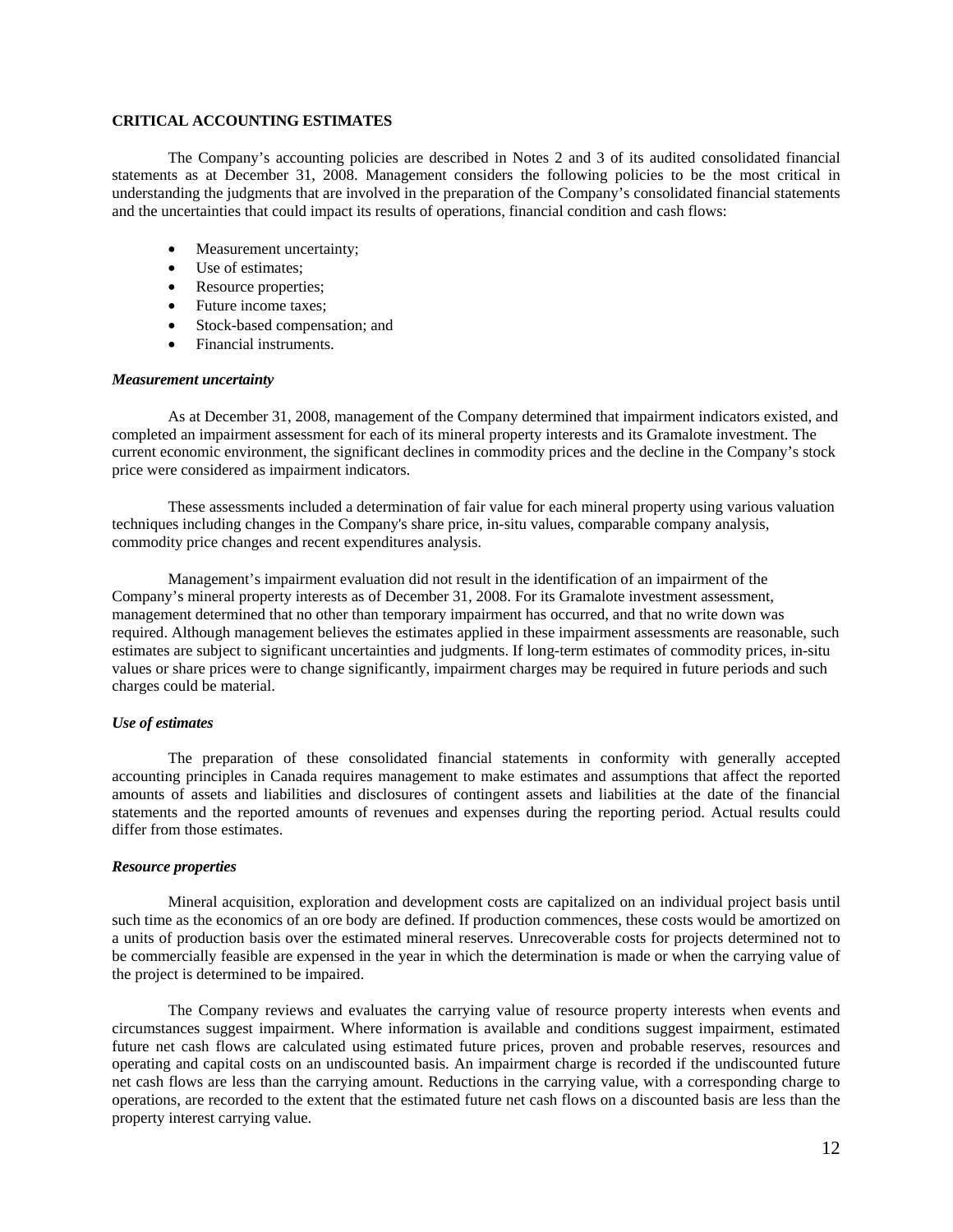Where estimates of future net cash flows are not available and where other conditions suggest impairment, management assesses whether the carrying value can be recovered. If an impairment is identified, the carrying value of the property interest is written down to its estimated fair value.

Although the Company has taken steps to verify title to mineral properties in which it has an interest, according to industry standards for the current stage of exploration of such properties, these procedures do not guarantee the Company's title. Such properties may be subject to prior undetected agreements or transfers and title may be affected by such defects.

# *Future income taxes*

The Company uses the liability method of accounting for future income taxes. Under this method of tax allocation, future income tax assets and liabilities are recognized for temporary differences between the tax and accounting bases of assets and liabilities as well as for the benefit of losses available to be carried forward to future years for tax purposes. Future income tax assets and liabilities are measured using enacted or substantively enacted tax rates expected to apply when the asset is realized or the liability is settled. The amount of future income tax assets recognized is limited to the amount that is more likely than not to be realized. The effect on future tax assets and liabilities of a change in tax rates is recognized in earnings in the period in which the change is substantively enacted.

## *Stock-based compensation*

All stock option based awards made to directors, employees and consultants are recognized in these consolidated financial statements and measured using a fair value based method. Consideration received on the exercise of stock options is recorded as share capital. The related contributed surplus originally recognized when the options were earned, is transferred to share capital.

### *Financial instruments*

Effective November 30, 2006, the Company adopted "Financial Instruments – Recognition and Measurement" (CICA Handbook Section 3855). This standard sets out criteria for the recognition and measurement of financial instruments for fiscal years beginning on or after October 1, 2006. This standard requires all financial instruments within its scope, including derivatives, to be included on a company's balance sheet and measured either at fair value or, in certain circumstances, at cost or amortized cost. Changes in fair value are to be recognized in the statements of operations or other comprehensive income. All financial assets and liabilities are recognized when the entity becomes a party to the contract.

All financial instruments are classified into one of the following five categories: held for trading, held-tomaturity, loans and receivables, available-for-sale financial assets, or other financial liabilities. Initial and subsequent measurement and recognition of changes in the value of financial instruments depend on their initial classification:

- Held-to-maturity investments, loans and receivables, and other financial liabilities are initially measured at fair value and subsequently measured at amortized cost.
- Available-for-sale financial assets are measured at fair value. Revaluation gains and losses are included in other comprehensive income until the asset is removed from the balance sheet.
- Held-for-trading financial instruments are measured at fair value. All gains and losses are included in net earnings/ loss in the period in which they arise.
- All derivative financial instruments are classified as held-for-trading financial instruments and are measured at fair value. All gains and losses are included in net earnings/ loss in the period in which they arise.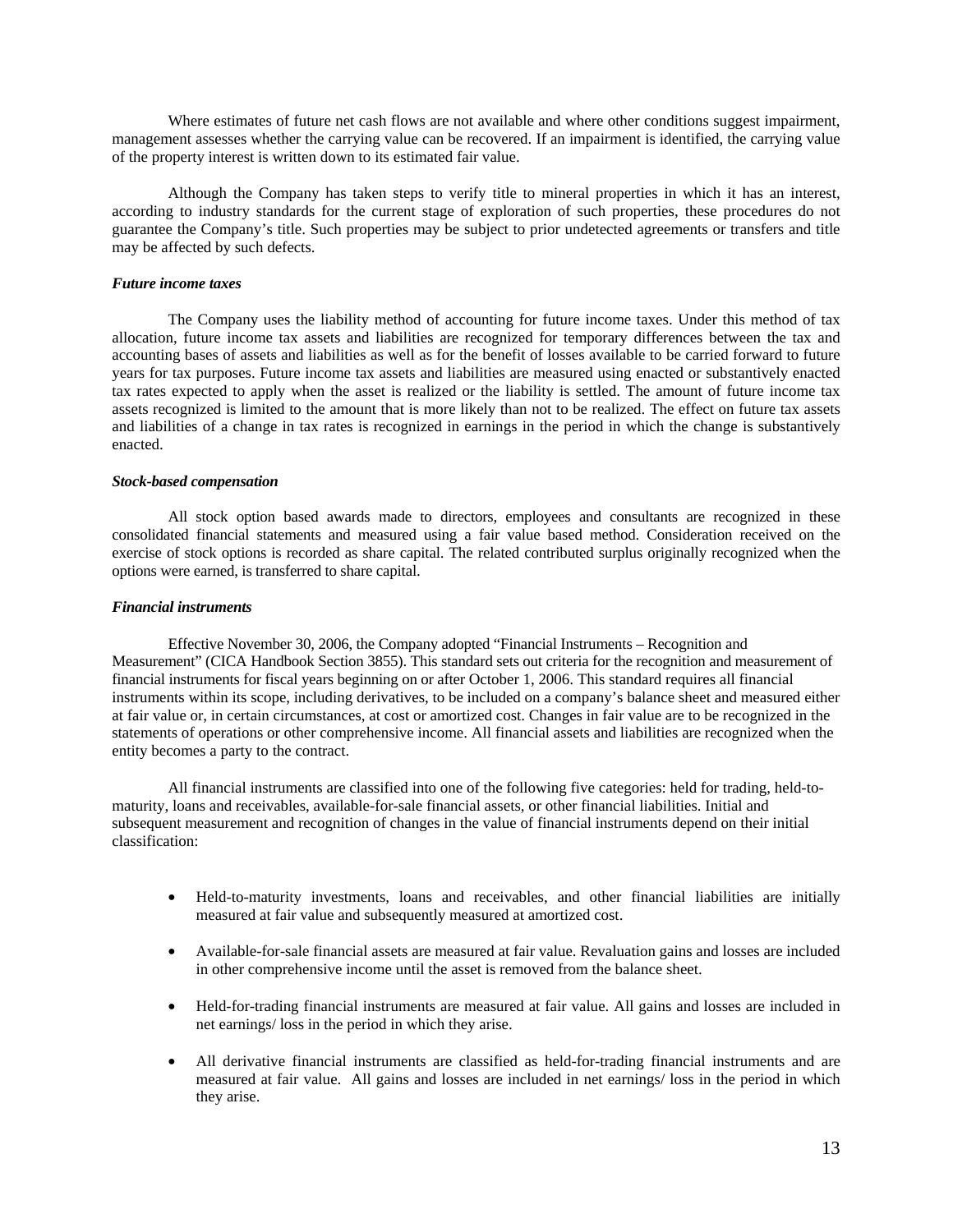# **RELATED PARTY TRANSACTIONS**

As part of the Arrangement between Bema and Kinross and pursuant to the Purchase Agreement, the Company entered into the following agreements with Puma, a company related by way of common directors:

- Management Services Agreement pursuant to which the Company will provide office space, furnishings and equipment, communications facilities, secretarial and administrative services and personnel to Puma in consideration for a monthly fee of Cdn.\$5,000.
- Exploration Management Agreement, whereby Puma will reimburse the Company for services supplied in connection with Puma's exploration or development work programs, and pay the Company a contractor fee equal to 10% of direct program expenditures incurred by Puma.

During 2007, the Company had also provided management, administrative and technical services, on a month-to-month basis, to Victoria Resource Corporation (up to July 2007) and Consolidated Westview Resource Corp. (up to November 2007), companies which were also previously managed by Bema. In addition to those transactions disclosed elsewhere in these consolidated financial statements, the Company had the following transactions and balances with the above associated companies:

|                                                                                      | For the<br>year ended<br>Dec. 31, 2008 | For the period<br>from<br>inception<br>(Nov. 30, 2006)<br>to<br>Dec. 31, 2007 |
|--------------------------------------------------------------------------------------|----------------------------------------|-------------------------------------------------------------------------------|
|                                                                                      | \$                                     | \$                                                                            |
| <b>Consolidated Statement of Loss</b><br>Management fees (income)<br>Interest income | (129, 593)<br>(61, 416)                | (273,669)<br>(164, 178)                                                       |
| Expenses (reimbursed):<br>Office and general<br>Salaries and benefits<br>Rent        | (73,281)<br>(26, 130)                  | (10, 434)<br>(106,700)<br>(31, 874)                                           |
|                                                                                      | (290, 420)                             | (586, 855)                                                                    |
| <b>Consolidated Balance Sheet</b><br>Accounts receivable                             | 3,297                                  | 374,209                                                                       |

In March 2008, the Company provided Puma with the required six months notice that it will be terminating its Management Services Agreement/ Exploration Management Agreement with Puma as of September 12, 2008. At the request of Kinross, the Company agreed to continue to manage Puma until December 19, 2008. On April 21, 2008, the Company requested that Puma repay \$1 million (repaid on April 29, 2008) of the amount owing under its promissory note to B2Gold and the remaining balance of approximately \$1.1 million on the date of Puma's 2008 Annual General Meeting on June 12, 2008 (repaid on June 12, 2008).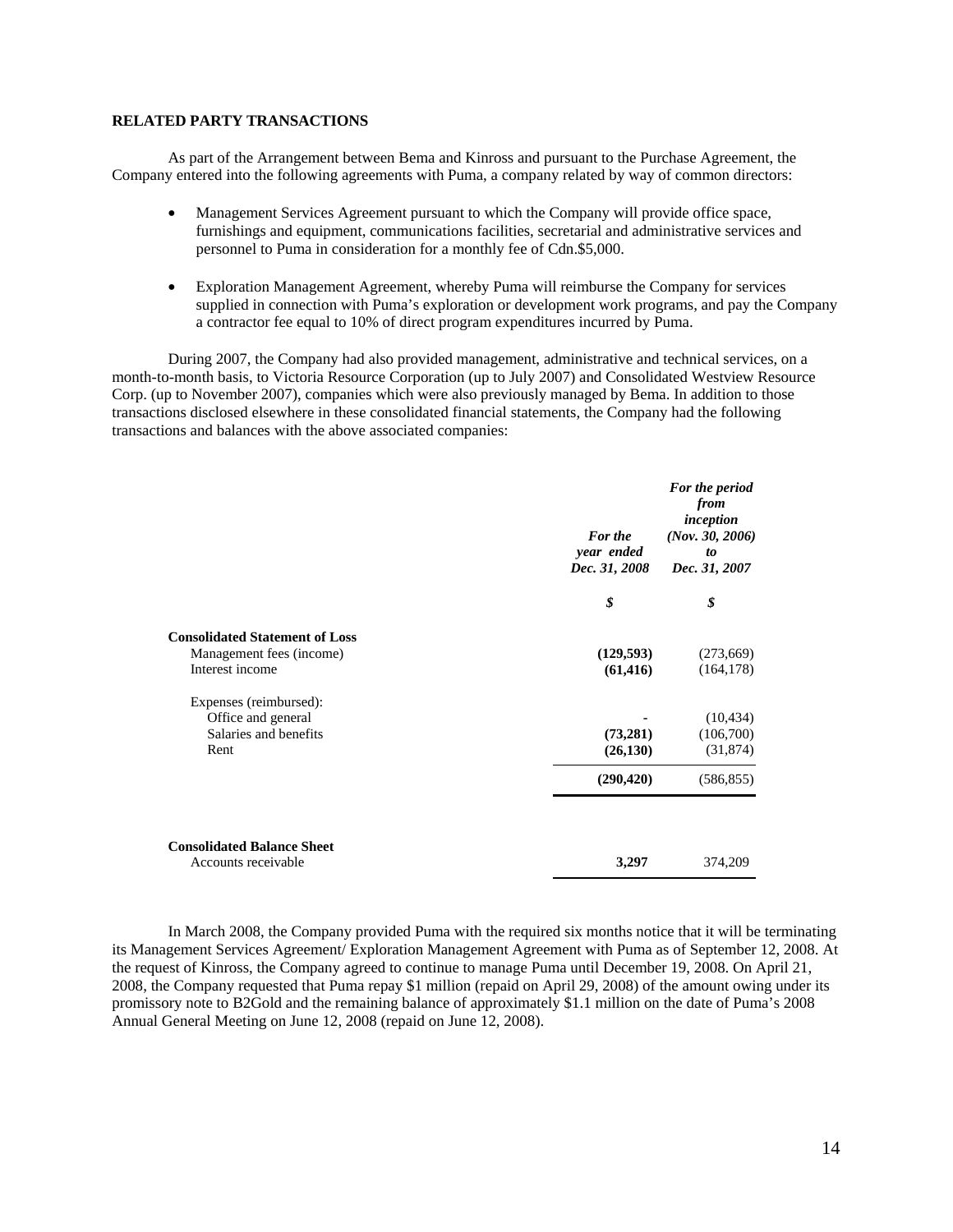# **CHANGES IN ACCOUNTING POLICIES AND NEW ACCOUNTING PRONOUNCEMENTS**

#### *Accounting policies implemented effective January 1, 2008*

#### *Capital Disclosures (Section 1535)*

This standard requires disclosure of an entity's objectives, policies and processes for managing capital, quantitative data about what the entity regards as capital and whether the entity has complied with any capital requirements and, if it has not complied, the consequences of such non-compliance. See Note 10 for additional details.

#### *Financial Instruments – Disclosure (Section 3862) and Presentation (Section 3863)*

These standards replace CICA 3861, Financial Instruments – Disclosure and Presentation. They increase the disclosures currently required, which will enable users to evaluate the significance of financial instruments for an entity's financial position and performance, including disclosures about fair value. In addition, disclosure is required of qualitative and quantitative information about exposure to risks arising from financial instruments, including specified minimum disclosures about credit risk, liquidity risk and market risk. The quantitative disclosures must provide information about the extent to which the entity is exposed to risk, based on information provided internally to the entity's key management personnel. See Note 14 for additional details.

#### *General Standards of Financial Statement Presentation (Section 1400)*

The revision to this section provides additional guidance related to management's assessment of the Company's ability to continue as a going concern. The Company has completed an assessment and as a result has prepared its consolidated financial statements under the assumption that it will continue as a going concern.

#### *Accounting policies to be implemented*

### *Goodwill and Intangible Assets (Section 3064)*

This section was issued in February 2008 and replaced CICA 3062, "Goodwill and Intangible Assets," and Section 3450, "Research and Development". This new standard provides guidance on the recognition, measurement, presentation and disclosure of goodwill and intangible assets. This section is effective as of January 1, 2009. The Company is currently evaluating the effects of adopting this standard.

### *Business Combinations (Section 1582), Consolidations (Section 1601) and Non-controlling Interests (Section 1602)*

These sections were issued in January 2009 and are harmonized with International Financial Reporting Standards. Section 1582 specifies a number of changes, including: an expanded definition of a business combination, a requirement to measure all business acquisition at fair value, a requirement to measure noncontrolling interests at fair value, and a requirement to recognize acquisition-related costs as expenses. Section 1601 establishes the standards for preparing consolidated financial statements. Section 1602 specifies that non-controlling interests be treated as a separate component of equity, not as a liability or other item outside of equity. These new standards are effective for 2011.

#### *International Financial Reporting Standards ("IFRS)*

In February 2008, the Canadian Accounting Standards Board announced 2011 as the changeover date for publicly-listed companies to use IFRS, replacing Canada's own generally accepted accounting principles. The specific implementation is set for interim and annual financial statements relating to fiscal years beginning on or after January 1, 2011. The transition date of January 1, 2011 will require restatement for comparative purposes of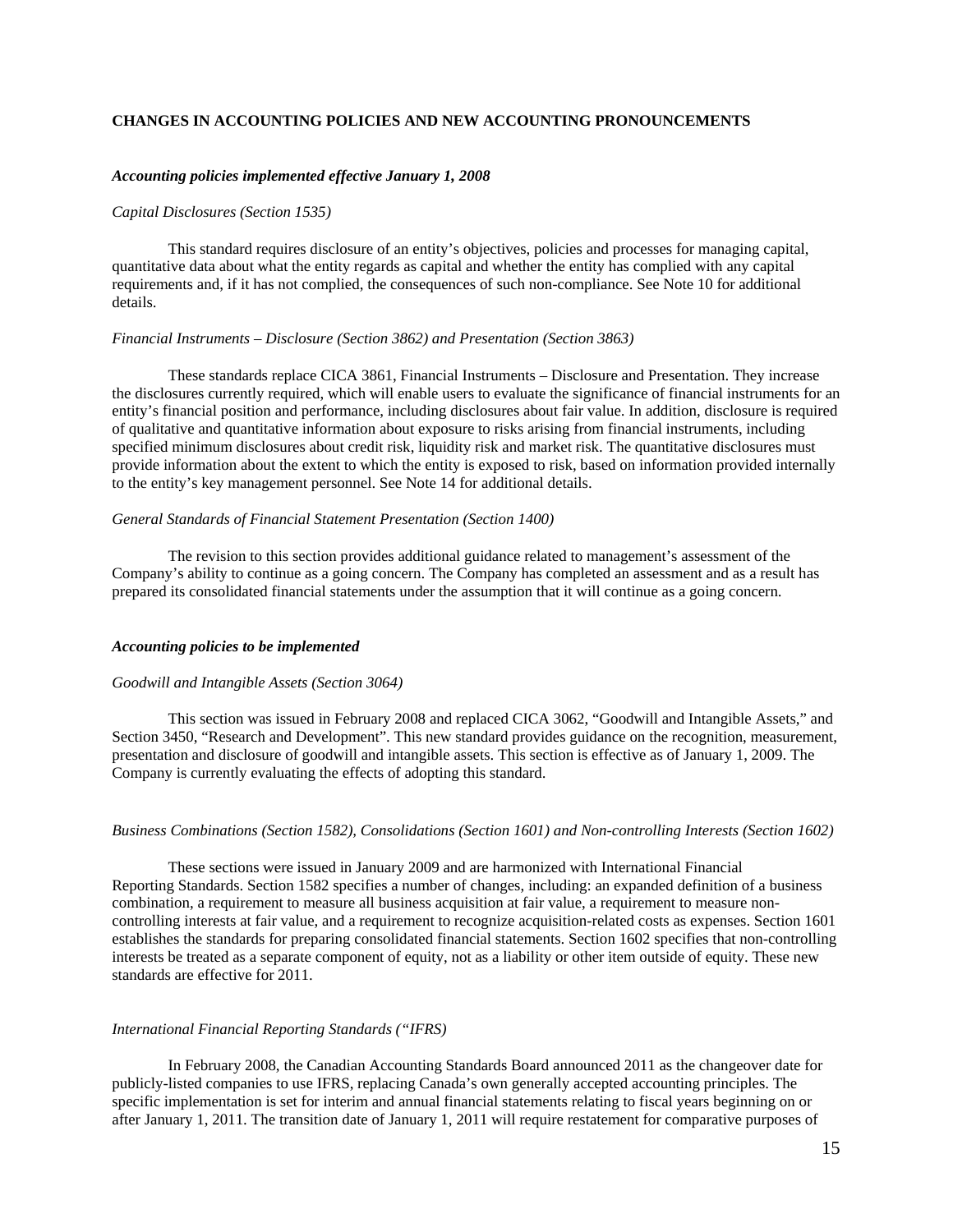amounts reported by the Company for the year ended December 31, 2010. While the Company has begun assessing the adoption of IFRS, the financial reporting impact of the transition to IFRS cannot be reasonably estimated at this time.

### **RISKS AND UNCERTAINTIES**

*The exploration and development of natural resources are highly speculative in nature and are subject to significant risks. The risk factors noted below do not necessarily comprise all those faced by the Company. The Company is faced with a number of other risk factors as described under "Risk Factors", disclosed in its Annual Information Form, available under the Company's profile on SEDAR at www.sedar.com. Additional risks and uncertainties not presently known to the Company or that the Company currently considers immaterial may also impair the business, operations and future prospects of the Company. If any of the following risks actually occur, the business of the Company may be harmed and its financial condition and results of operations may suffer significantly.* 

### *Exploration and Mining Risks*

The business of exploring for minerals and mining involves a high degree of risk. Only a small proportion of the properties that are explored are ultimately developed into producing mines. At present, none of the properties in which the Company has an interest have proven or probable reserves or measured, indicated or inferred resources and the proposed programs are an exploratory search for reserves and resources. The mining areas presently being assessed by the Company may not contain economically recoverable volumes of minerals or metals. Should economically recoverable volumes of minerals or metal be found, substantial expenditures are required to establish reserves through drilling, to develop metallurgical processes and to develop the mining and processing facilities and infrastructure at any site chosen for mining. Although substantial benefits may be derived from the discovery of a major mineralized deposit, no assurance can be given that minerals will be discovered in sufficient quantities or having sufficient grade to justify commercial operations or that funds required for development can be obtained on a timely basis.

The economics of developing gold and other mineral properties are affected by many factors including the cost of operations, variations of the grade of ore mined, fluctuations in the price of gold or other minerals produced, costs of processing equipment and such other factors as government regulations, including regulations relating to royalties, allowable production, importing and exporting of minerals and environmental protection. In addition, the grade of mineralization ultimately mined may differ from that indicated by drilling results and such differences could be material. Depending on the price of gold or other minerals produced, which have fluctuated widely in the past, the Company may determine that it is impractical to commence or continue commercial production.

#### *Foreign Countries and Laws and Regulations*

The Company has interests in properties that are located in developing countries, including Russia and Colombia, and the mineral exploration and mining activities of the Company may be affected in varying degrees by political instability and government regulations relating to foreign investment and the mining industry. Any changes in regulations or shifts in political conditions or attitudes are beyond the control of the Company and may adversely affect its business. Operations may be affected in varying degrees by government regulations with respect to restrictions on production, price controls, export controls, income taxes, expropriation of property, environmental legislation and mine safety.

### *Restriction on Foreign Investment and Capital Raising in Russia*

On May 5, 2008, the Russian Parliament adopted new legislation that requires prior approval for the development by a foreign investor of any subsoil deposit containing gold reserves of 50 tons or more or for the direct or indirect acquisition by a foreign investor of more than 10% of the voting shares (or other means of control) of a Russian company that uses such a subsoil deposit. The legislation could have a significant impact upon the Company's ability to further develop the East and West Kupol Licenses through its participation in the proposed Kupol joint venture. It is possible that this legislation may cause the Company, Kinross and CUE to make changes to the structure and terms of the proposed Kupol joint venture in order to comply with the legislation or receive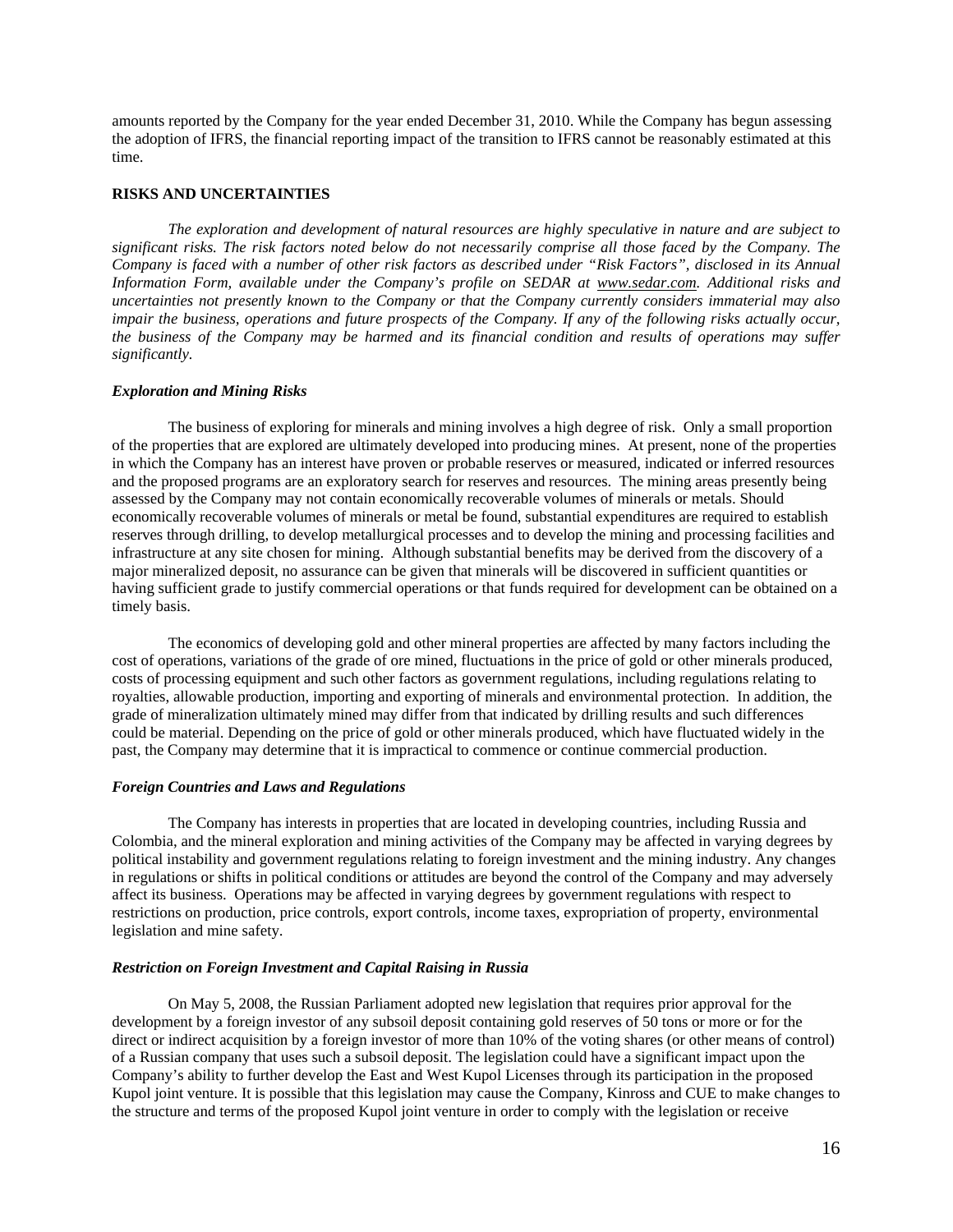approval under it. Such changes may be material and there can be no assurance that the Kupol joint venture will proceed as proposed. In addition, if the Kupol joint venture proceeds and "Kupol Opco", the Russian operating company that will hold the East and West Kupol licenses and related exploration assets, were to identify and seek to develop a deposit containing gold reserves of 50 tons or more, approval of the Russian regulatory body would be required for development of that deposit. There can be no assurance that such approval would be granted on acceptable terms or at all and the new legislation provides that if the approval is not granted, the compensation payable to Kupol Opco would be limited to the expenses incurred in the course of exploration.

### *Property Interests*

The ability of the Company to carry out successful mineral exploration and development activities and mining operations will depend on a number of factors. The section of this Management Discussion & Analysis entitled "Liquidity and Capital Resources – Investing activities" identifies the Company's obligations with respect to acquiring and maintaining title to the Company's interest in certain of its current properties. No guarantee can be given that the Company will be in a position to comply with all such obligations, or to require third parties to comply with their obligations with respect to such properties. Furthermore, while it is common practice that permits and licenses may be renewed, extended or transferred into other forms of licenses appropriate for ongoing operations, no guarantee can be given that a renewal, extension or a transfer will be granted to the Company or, if they are granted, that the Company will be in a position to comply with all conditions that are imposed.

A number of the Company's interests in Colombia are the subject of pending applications with the applicable mining registry to register assignments, extend the term, increase the area or to convert licenses to concession contracts and there is no assurance that such applications will be approved as submitted. In addition, a number of the Company's interests in Colombia are the subject of contractual promises to assign, pursuant to which a third party has agreed to assign to the Company, or to an entity in which the Company holds its interest in the applicable property, certain licenses and/or concession contracts upon the issuance of such licenses or concession contracts by the mining registry to the promising party. The failure of a promising party to comply with its contractual obligation could have a material adverse impact on the Company's interests in the license or concession contract.

There can be no assurances that the interest in the Company's properties is free from defects or that the material contracts between the Company and the entities owned or controlled by foreign government will not be unilaterally altered or revoked. There is no assurance that such rights and title interests will not be revoked or significantly altered to the detriment of the Company. There can be no assurances that the Company's rights and title interests will not be challenged or impugned by third parties. The Company's interests in properties may be subject to prior unregistered agreements or transfers and title may be affected by undetected defects or governmental actions.

### *Commodity Prices*

The profitability of the Company's operations, if established, will be dependent upon the market price of mineral commodities. Mineral prices fluctuate widely and are affected by numerous factors beyond the control of the Company. The level of interest rates, the rate of inflation, world supply of mineral commodities, consumption patterns, sales of gold by central banks, forward sales by producers, production, industrial and jewellery demand, speculative activities and stability of exchange rates can all cause significant fluctuations in prices. Such external economic factors are in turn influenced by changes in international investment patterns, monetary systems and political developments. The prices of mineral commodities have fluctuated widely in recent years. Current and future price declines could cause commercial production to be impracticable.

The Company's revenues and earnings also could be affected by the prices of other commodities such as fuel and other consumable items, although to a lesser extent than by the price of gold. The prices of these commodities are affected by numerous factors beyond the Company's control.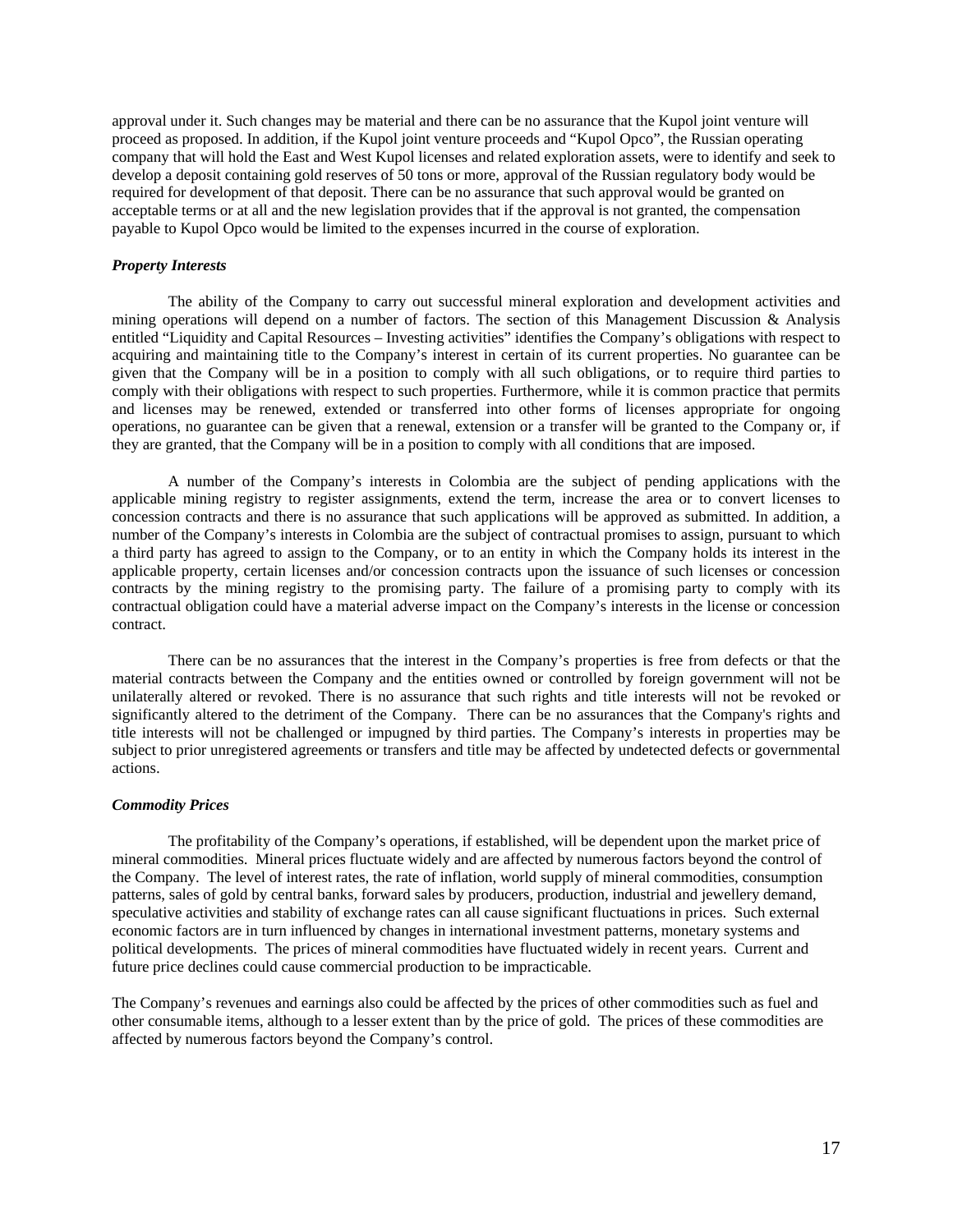# *Currency Risks*

The Company's operations in foreign countries are subject to currency fluctuations and such fluctuations may materially affect the Company's financial position and results. The Company reports its financial results in U.S. dollars and incurs expenses in U.S. dollars, Canadian dollars, Colombian pesos and Russian rubles. As the exchange rates between the Colombian peso, Russian ruble and Canadian dollar fluctuate against the U.S. dollar, the Company will experience foreign exchange gains and losses.

#### *Environmental Compliance*

The Company's operations are subject to local laws and regulations regarding environmental matters, the abstraction of water, and the discharge of mining wastes and materials. Any changes in these laws could affect the Company's operations and economics. Environmental laws and regulations change frequently, and the implementation of new, or the modification of existing, laws or regulations could harm the Company. The Company cannot predict how agencies or courts in foreign countries will interpret existing laws and regulations or the effect that these adoptions and interpretations may have on the Company's business or financial condition.

The Company may be required to make significant expenditures to comply with governmental laws and regulations. Any significant mining operations will have some environmental impact, including land and habitat impact, arising from the use of land for mining and related activities, and certain impact on water resources near the project sites, resulting from water use, rock disposal and drainage run-off. No assurances can be given that such environmental issues will not have a material adverse effect on the Company's operations in the future. While the Company believes it does not currently have any material environmental obligations, exploration activities may give rise in the future to significant liabilities on the Company's part to the government and third parties and may require the Company to incur substantial costs of remediation. Additionally, the Company does not maintain insurance against environmental risks. As a result, any claims against the Company may result in liabilities the Company will not be able to afford, resulting in the failure of the Company's business. Failure to comply with applicable laws, regulations, and permitting requirements may result in enforcement actions there-under, including orders issued by regulatory or judicial authorities causing operations to cease or be curtailed, and may include corrective measures requiring capital expenditures, installation of additional equipment, or remedial actions. Parties engaged in exploration operations may be required to compensate those suffering loss or damage by reason of the exploration activities and may have civil or criminal fines or penalties imposed for violations of applicable laws or regulations and, in particular, environmental laws.

Amendments to current laws, regulations and permits governing operations and activities of exploration companies, or more stringent implementation thereof, could have a material adverse impact on the Company and cause increases in expenditures and costs or require abandonment or delays in developing new mining properties.

# **EVALUATION OF DISCLOSURE CONTROLS AND PROCEDURES**

Disclosure controls and procedures are designed to provide reasonable assurance that all relevant information is gathered and reported to senior management, including the Company's Chief Executive Officer and Chief Financial Officer, on a timely basis so that appropriate decisions can be made regarding public disclosure. As at the end of the period covered by this MD&A, management of the Company, with the participation of the Chief Executive Officer and the Chief Financial Officer, evaluated the effectiveness of the Company's disclosure controls and procedures as required by Canadian securities laws. Based on that evaluation, the Chief Executive Officer and the Chief Financial Officer have concluded that, as of the end of the period covered by this MD&A, the disclosure controls and procedures were effective to provide reasonable assurance that information required to be disclosed in the Company's annual filings and interim filings (as such terms are defined under Multilateral Instrument 52-109 – *Certification of Disclosure in Issuer's Annual and Interim Filings* of the Canadian Securities Administrators) and other reports filed or submitted under Canadian securities laws is recorded, processed, summarized and reported within the time periods specified by those laws and that material information is accumulated and communicated to management of the Company, including the Chief Executive Officer and the Chief Financial Officer, as appropriate to allow timely decisions regarding required disclosure.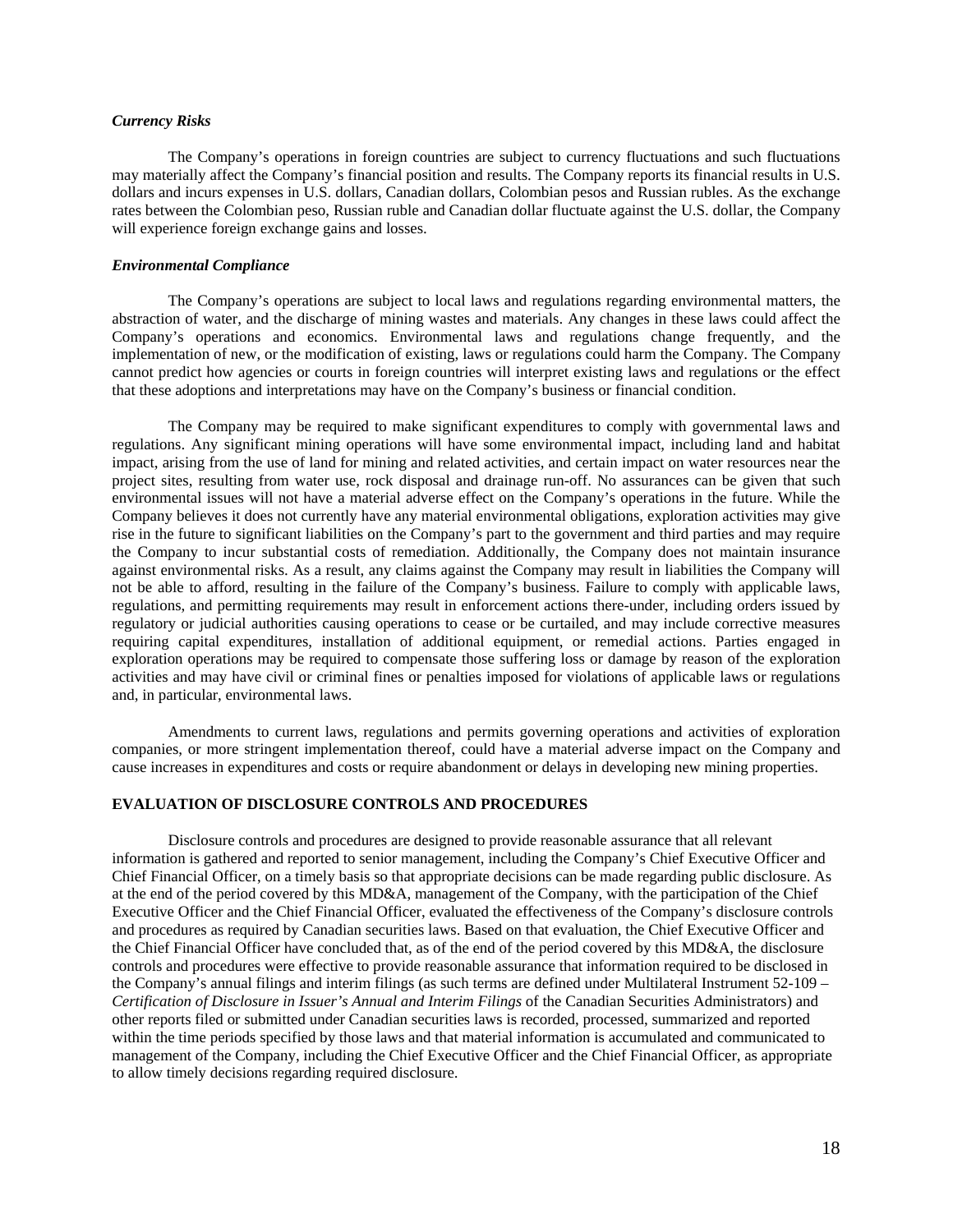# **OUTLOOK**

 Over the course of 2008 B2Gold has made significant progress in advancing its impressive portfolio of exploration projects in Colombia and Russia, and pursuing numerous acquisition opportunities.

A significant drill program was carried out on the Gramalote Property in Colombia (51% B2Gold/ 49% AGA), and resulted in an increase in the mineral resource estimate and the discovery of two additional mineralized zones. Subsequent to year end, the new NI 43-101 inferred mineral resource estimate was released and contains 2.39 million ounces of gold on the Gramalote Ridge zone. Drilling at the Quebradona Property in Colombia also yielded positive results on the newly discovered Aurora zone.

In addition, in 2008, B2Gold completed a transaction with AGA increasing the Company's ownership of its Colombian properties, graduated from the TSX-V to the TSX, maintained a strong balance sheet, and adhered to its corporate objective of creating value through exploration and the evaluation of strategic acquisitions.

The Company is expected to complete a business combination with Central Sun on March 26, 2009 whereby B2Gold will issue approximately 80.6 million shares to acquire all of the outstanding shares of Central Sun. This transaction gives B2Gold immediate gold production of approximately 45,000 ounces of gold annually from the Limon mine in Nicaragua with production projected to increase to an annual rate of approximately 130,000 ounces per year by the end of 2009 as the Orosi mine, also in Nicaragua, recommences production. Additionally, B2Gold believes there is significant exploration potential at both the Limon and Orosi mines.

Throughout 2009 and beyond, management intends to continue to build B2Gold into an intermediate gold producer through the exploration and development of existing projects and the acquisition of additional development projects and producing mines that are accretive to the value of B2Gold shares.

# **OUTSTANDING SHARE DATA**

The Company's authorized share capital consists of an unlimited number of common shares and an unlimited number of preferred shares. At March 25, 2009, the Company had the following common shares, stock options and share purchase warrants outstanding:

| Common shares                                                                                            | $162,783,318$ <sup>(1)</sup> |
|----------------------------------------------------------------------------------------------------------|------------------------------|
| Stock options (exercise price of Cdn.\$2.40, expiring between<br>December 6, 2012 and February 27, 2013) | 5,275,000                    |
| Share purchase warrants (exercise price of Cdn.\$2.50 until<br>December $6, 2010$                        | 2,000,000                    |
| Share purchase warrants (exercise price of Cdn.\$3.34 until May 15,<br>2011)                             | 11,000,000                   |
| Share purchase warrants (exercise price of Cdn.\$4.25 until May 15,<br>2011)                             | 10,400,000                   |
| Fully diluted common shares outstanding, as at August 28, 2008                                           | 191,458,318                  |

*(1) Includes 4,955,000 common shares issued to the trustees of the Incentive Plan (see "Financing activities" section).*